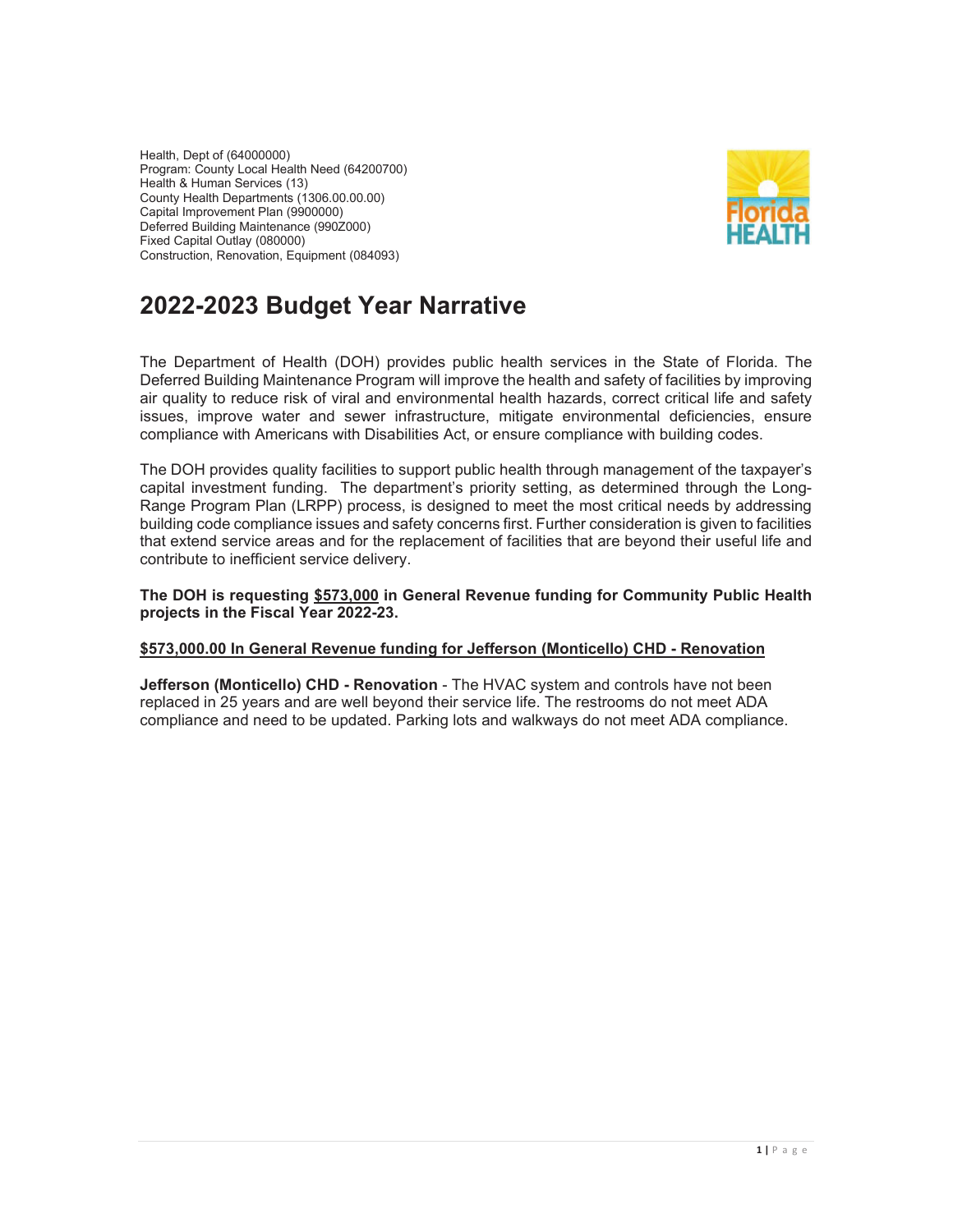| Agency:                          |                                                                      |                       |                            |                      |         |                                     | <b>Department of Health</b>    |                                         |    | <b>Agency Priority:</b>                         |                |                      |  | 1                    |
|----------------------------------|----------------------------------------------------------------------|-----------------------|----------------------------|----------------------|---------|-------------------------------------|--------------------------------|-----------------------------------------|----|-------------------------------------------------|----------------|----------------------|--|----------------------|
|                                  | <b>Budget Entity and</b><br><b>Budget Entity Code:</b>               |                       |                            |                      |         | <b>Health Services</b><br>64200700  |                                |                                         |    | Project Category:                               |                |                      |  | <b>SPTF</b>          |
|                                  | <b>Appropriation Category Code:</b>                                  |                       |                            |                      | 084093  |                                     |                                |                                         |    | <b>LRPP Narrative Page:</b>                     |                |                      |  |                      |
| Project Title:                   |                                                                      |                       |                            |                      |         |                                     |                                |                                         |    | <b>Jefferson (Monticello) CHD - Renovations</b> |                |                      |  |                      |
|                                  | <b>Statutory Authority:</b>                                          |                       |                            |                      |         |                                     |                                | <b>Chapter 216.181 Florida Statutes</b> |    |                                                 |                |                      |  |                      |
|                                  | To be Constructed By:                                                |                       |                            | Contract? (Y/N)      |         |                                     |                                | Y                                       |    | Force Account ? (Y/N)                           |                |                      |  | N                    |
| Facility<br><b>Type</b>          | Service<br>Load                                                      |                       | Planned<br>Use Factor      |                      |         | User<br><b>Stations</b><br>Required |                                | Existing<br>User<br><b>Stations</b>     |    | <b>New User</b><br><b>Stations</b><br>Required  |                | Space<br>Factor      |  | Net Area<br>Required |
| 17                               | 170                                                                  | 1                     |                            |                      | 47      |                                     | 37                             |                                         | 10 |                                                 | $\overline{7}$ |                      |  |                      |
|                                  | <b>Geographical Location:</b>                                        |                       | <b>Monticello, Florida</b> |                      |         |                                     |                                |                                         |    |                                                 |                |                      |  |                      |
| County:                          |                                                                      |                       |                            | <b>Jefferson</b>     |         |                                     |                                |                                         |    |                                                 |                |                      |  |                      |
| Facility<br><b>Type</b>          |                                                                      | Net Area<br>(Sq. Ft.) |                            | Efficiency<br>Factor |         |                                     | <b>Gross Area</b><br>(Sq. Ft.) |                                         |    | <b>Unit Cost</b>                                |                | Construction<br>Cost |  | Occupancy<br>Date    |
| 17                               |                                                                      | 1,200                 |                            | 0.68                 |         |                                     | 1,764                          |                                         |    | \$240.00                                        |                | \$423,360            |  | 2025                 |
|                                  |                                                                      |                       |                            |                      |         |                                     |                                |                                         |    |                                                 |                |                      |  |                      |
|                                  | <b>Schedule of Project Components</b>                                |                       |                            | FY 2022-2023         |         |                                     |                                | FY 2023-2024                            |    | FY 2024-2025                                    |                | FY 2025-2026         |  | FY 2026-2027         |
|                                  | 1. Basic Construction Costs                                          |                       |                            |                      | S       |                                     |                                | \$                                      | \$ |                                                 |                | \$                   |  | \$                   |
| A.                               | Construction costs (from above)                                      |                       |                            |                      | 423,360 |                                     |                                |                                         |    |                                                 |                |                      |  |                      |
| В.                               | Permits, inspections, impact fees                                    |                       |                            |                      |         | 12,701                              |                                |                                         |    |                                                 |                |                      |  |                      |
| C.                               | Communications requirements:<br>(conduits, wiring, switchgear, etc.) |                       |                            |                      |         |                                     |                                |                                         |    |                                                 |                |                      |  |                      |
| D.                               | <b>Special Utility Requirements</b>                                  |                       |                            |                      |         |                                     |                                |                                         |    |                                                 |                |                      |  |                      |
| Е.                               | Site development & Utilities (including<br>roads, paving, etc.)      |                       |                            |                      |         | 42,336                              |                                |                                         |    |                                                 |                |                      |  |                      |
| Energy efficient equipment<br>F. |                                                                      |                       |                            |                      |         | 21,168                              |                                |                                         |    |                                                 |                |                      |  |                      |
| G.                               | Art allowance<br>(F.S. Section 255.043)                              |                       |                            |                      |         |                                     |                                |                                         |    |                                                 |                |                      |  |                      |
| Other (contingency)<br>Н.        |                                                                      |                       |                            | 23,285               |         |                                     |                                |                                         |    |                                                 |                |                      |  |                      |
|                                  | 1. Subtotals: Basic Construction Costs                               |                       |                            |                      | 522,850 |                                     |                                |                                         |    |                                                 |                |                      |  |                      |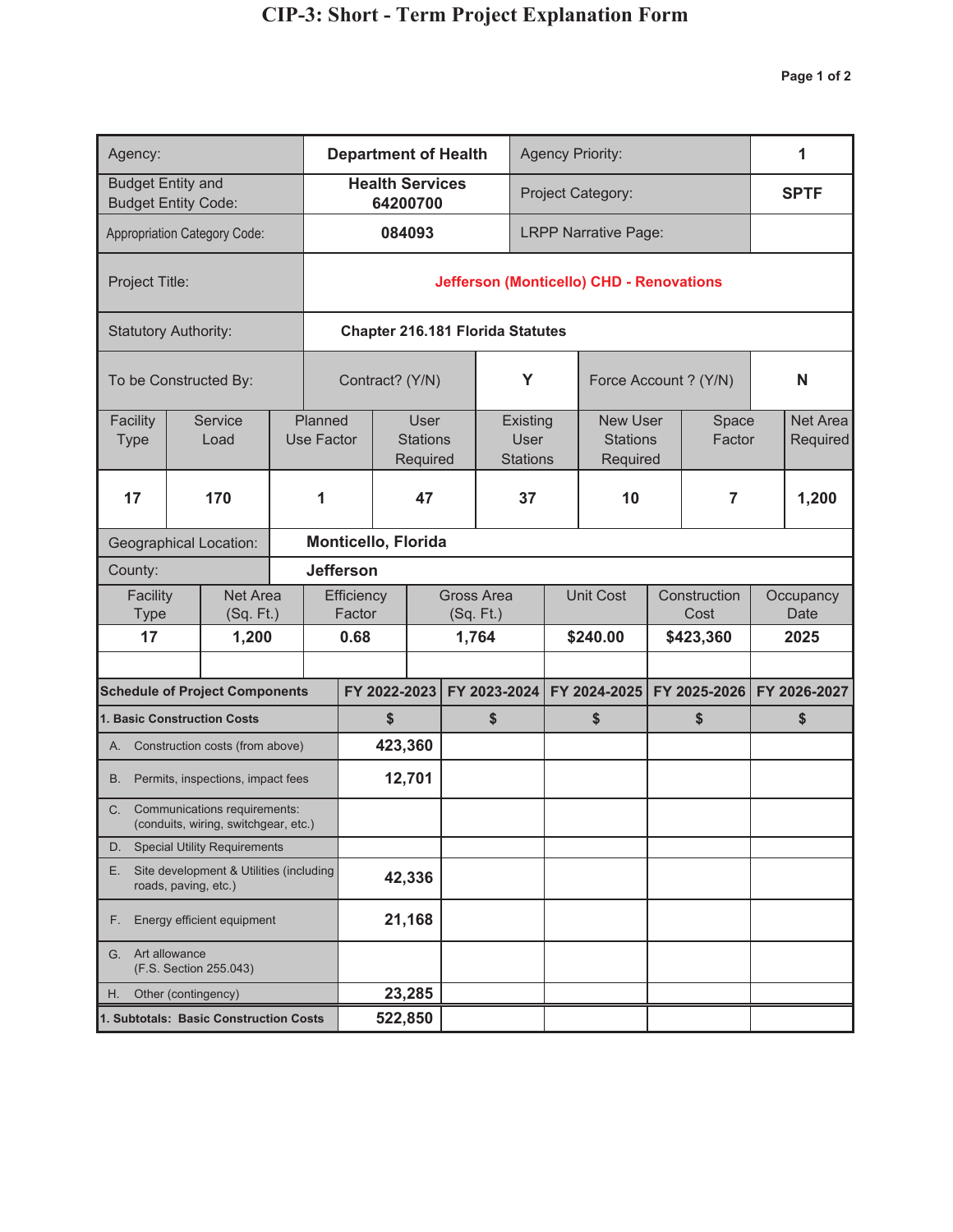| <b>Project Title:</b>                                                                    |                                      |                                                                                                                                    |    |              | <b>Jefferson (Monticello) CHD - Renovations</b> |                                                                                                                                     |              |  |  |  |  |
|------------------------------------------------------------------------------------------|--------------------------------------|------------------------------------------------------------------------------------------------------------------------------------|----|--------------|-------------------------------------------------|-------------------------------------------------------------------------------------------------------------------------------------|--------------|--|--|--|--|
|                                                                                          |                                      |                                                                                                                                    |    |              |                                                 |                                                                                                                                     |              |  |  |  |  |
| 2. Other Project Costs                                                                   |                                      | FY 2022-2023 FY 2023-2024                                                                                                          |    |              | FY 2024-2025                                    | FY 2025-2026 FY 2026-2027                                                                                                           |              |  |  |  |  |
| A. Land & existing facility acquisition                                                  |                                      |                                                                                                                                    |    |              |                                                 |                                                                                                                                     |              |  |  |  |  |
| <b>B. Professional services:</b>                                                         |                                      |                                                                                                                                    |    |              |                                                 |                                                                                                                                     |              |  |  |  |  |
| (1) Planning and programming                                                             |                                      |                                                                                                                                    |    |              |                                                 |                                                                                                                                     |              |  |  |  |  |
| $(2)$ A/E fees                                                                           |                                      | 45,936                                                                                                                             |    |              |                                                 |                                                                                                                                     |              |  |  |  |  |
| (3) On-site representation                                                               |                                      |                                                                                                                                    |    |              |                                                 |                                                                                                                                     |              |  |  |  |  |
| (4) Testing/Surveys                                                                      |                                      | 4,234                                                                                                                              |    |              |                                                 |                                                                                                                                     |              |  |  |  |  |
| (5) Other professional services                                                          |                                      |                                                                                                                                    |    |              |                                                 |                                                                                                                                     |              |  |  |  |  |
| C. Miscellaneous costs                                                                   |                                      |                                                                                                                                    |    |              |                                                 |                                                                                                                                     |              |  |  |  |  |
| D. Moveable equipment/furniture                                                          |                                      |                                                                                                                                    |    |              |                                                 |                                                                                                                                     |              |  |  |  |  |
|                                                                                          | <b>Subtotal: Other Project Costs</b> | 50,170                                                                                                                             |    |              |                                                 |                                                                                                                                     |              |  |  |  |  |
| 3. Total All Costs                                                                       | $(1 + 2)$                            | 573,019                                                                                                                            |    |              |                                                 |                                                                                                                                     |              |  |  |  |  |
| 4. DMS FEE:                                                                              |                                      |                                                                                                                                    |    |              |                                                 |                                                                                                                                     |              |  |  |  |  |
| Total: All Costs By Fund                                                                 |                                      |                                                                                                                                    |    |              |                                                 |                                                                                                                                     |              |  |  |  |  |
| Fund Code: 1000 - General Revenue                                                        |                                      |                                                                                                                                    |    |              |                                                 |                                                                                                                                     |              |  |  |  |  |
| Fund Code: 2000 - Trust Fund                                                             |                                      |                                                                                                                                    |    |              |                                                 |                                                                                                                                     |              |  |  |  |  |
| TOTAL $(3 + 4)$                                                                          |                                      | 573,019                                                                                                                            |    |              |                                                 |                                                                                                                                     |              |  |  |  |  |
| <b>COSTS ROUNDED TO NEAREST \$100</b>                                                    |                                      | 573,000                                                                                                                            |    |              |                                                 |                                                                                                                                     |              |  |  |  |  |
| <b>Appropriations to-Date:</b>                                                           |                                      |                                                                                                                                    |    |              | <b>Projected Costs Beyond CIP:</b>              |                                                                                                                                     |              |  |  |  |  |
| <b>GR</b><br>TF                                                                          |                                      |                                                                                                                                    |    |              | <b>GR</b><br><b>TF</b>                          |                                                                                                                                     |              |  |  |  |  |
| <b>TOTAL</b>                                                                             |                                      |                                                                                                                                    |    | <b>TOTAL</b> |                                                 |                                                                                                                                     |              |  |  |  |  |
| <b>Changes in Agency Service Costs</b>                                                   |                                      | FY 2022-2023                                                                                                                       |    | FY 2023-2024 | FY 2024-2025                                    | FY 2025-2026                                                                                                                        | FY 2026-2027 |  |  |  |  |
| Category                                                                                 | <b>Fund Code</b>                     | \$                                                                                                                                 |    | \$           | \$                                              | \$                                                                                                                                  | \$           |  |  |  |  |
| <b>Salaries &amp; Benefits</b>                                                           |                                      |                                                                                                                                    |    |              |                                                 |                                                                                                                                     |              |  |  |  |  |
|                                                                                          |                                      |                                                                                                                                    |    |              |                                                 |                                                                                                                                     |              |  |  |  |  |
| Subtotal                                                                                 |                                      |                                                                                                                                    |    |              |                                                 |                                                                                                                                     |              |  |  |  |  |
| <b>OPS</b>                                                                               |                                      |                                                                                                                                    |    |              |                                                 |                                                                                                                                     |              |  |  |  |  |
|                                                                                          |                                      |                                                                                                                                    |    |              |                                                 | At the facilities' central office level the department does not track                                                               |              |  |  |  |  |
| Subtotal                                                                                 |                                      |                                                                                                                                    |    |              |                                                 | net service cost data by facility. Much of these service costs are<br>already included in the department's operational expenditures |              |  |  |  |  |
| <b>Expenses</b>                                                                          |                                      |                                                                                                                                    |    |              |                                                 | since most cases involve existing staff who will occupy the new                                                                     |              |  |  |  |  |
|                                                                                          |                                      | facilities. Net increase or decrease in service costs for each<br>project is done locally and submitted in the operational budget. |    |              |                                                 |                                                                                                                                     |              |  |  |  |  |
| Subtotal                                                                                 |                                      | With data not readily available, the potential for over estimating net                                                             |    |              |                                                 |                                                                                                                                     |              |  |  |  |  |
| service costs is great and could result in the double counting of the<br>Other (specify) |                                      |                                                                                                                                    |    |              |                                                 |                                                                                                                                     |              |  |  |  |  |
| department's estimated expenditures.                                                     |                                      |                                                                                                                                    |    |              |                                                 |                                                                                                                                     |              |  |  |  |  |
| Subtotal                                                                                 |                                      |                                                                                                                                    |    |              |                                                 |                                                                                                                                     |              |  |  |  |  |
| <b>Fund Totals</b>                                                                       |                                      |                                                                                                                                    |    |              |                                                 |                                                                                                                                     |              |  |  |  |  |
|                                                                                          |                                      |                                                                                                                                    |    |              |                                                 |                                                                                                                                     |              |  |  |  |  |
| <b>TOTAL</b>                                                                             |                                      | \$                                                                                                                                 | \$ |              | \$                                              | \$                                                                                                                                  | \$           |  |  |  |  |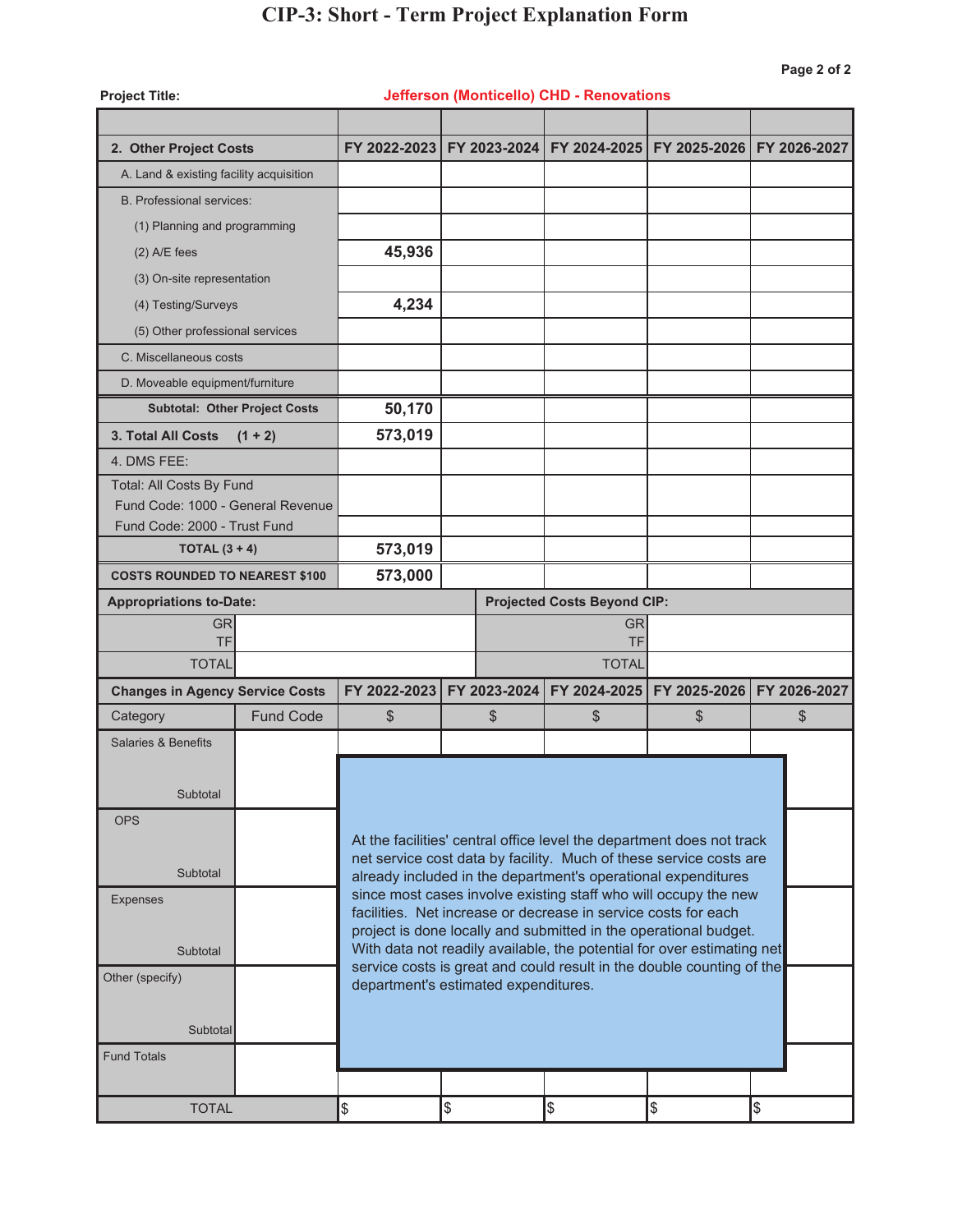| Agency:                                                               | $\overline{2}$<br><b>Agency Priority:</b><br><b>Department of Health</b>       |  |                       |                      |                 |                                     |                         |    |                                     |         |                                                           |                 |                      |              |                      |
|-----------------------------------------------------------------------|--------------------------------------------------------------------------------|--|-----------------------|----------------------|-----------------|-------------------------------------|-------------------------|----|-------------------------------------|---------|-----------------------------------------------------------|-----------------|----------------------|--------------|----------------------|
|                                                                       | <b>Budget Entity and</b><br><b>Budget Entity Code:</b>                         |  |                       |                      |                 | <b>Health Services</b><br>64200700  |                         |    |                                     |         | Project Category:                                         |                 |                      |              | <b>SPTF</b>          |
|                                                                       | <b>Appropriation Category Code:</b>                                            |  |                       |                      |                 | 084093                              |                         |    |                                     |         | <b>LRPP Narrative Page:</b>                               |                 |                      |              |                      |
| Project Title:                                                        |                                                                                |  |                       |                      |                 |                                     |                         |    |                                     |         | Nassau (Yulee) CHD - Health Programs Replacement Facility |                 |                      |              |                      |
|                                                                       | <b>Statutory Authority:</b>                                                    |  |                       |                      |                 | Chapter 216.181 Florida Statutes    |                         |    |                                     |         |                                                           |                 |                      |              |                      |
|                                                                       | To be Constructed By:                                                          |  |                       |                      | Contract? (Y/N) |                                     |                         |    | <b>Yes</b>                          |         | Force Account ? (Y/N)                                     |                 |                      |              | <b>No</b>            |
| Facility<br><b>Type</b>                                               | Service<br>Load                                                                |  | Planned<br>Use Factor |                      |                 | User<br><b>Stations</b><br>Required |                         |    | Existing<br>User<br><b>Stations</b> |         | <b>New User</b><br><b>Stations</b><br>Required            | Space<br>Factor |                      |              | Net Area<br>Required |
| 17                                                                    | 86                                                                             |  | 1                     | 36                   |                 |                                     |                         |    |                                     |         | 36                                                        |                 | 91                   |              | 7,814                |
| Yulee, Florida<br><b>Geographical Location:</b>                       |                                                                                |  |                       |                      |                 |                                     |                         |    |                                     |         |                                                           |                 |                      |              |                      |
| County:                                                               |                                                                                |  | <b>Nassau</b>         |                      |                 |                                     |                         |    |                                     |         |                                                           |                 |                      |              |                      |
| Facility<br><b>Type</b>                                               | Net Area<br>(Sq. Ft.)                                                          |  |                       | Efficiency<br>Factor |                 |                                     | Gross Area<br>(Sq. Ft.) |    |                                     |         | <b>Unit Cost</b>                                          |                 | Construction<br>Cost |              | Occupancy<br>Date    |
| 17                                                                    | 7,814                                                                          |  |                       | 0.68                 |                 |                                     | 11,487                  |    |                                     |         | \$230.00                                                  |                 | \$2,641,913          |              | 2027                 |
|                                                                       | <b>Schedule of Project Components</b>                                          |  |                       |                      | FY 2022-2023    |                                     | FY 2023-2024            |    | FY 2024-2025                        |         | FY 2025-2026                                              |                 |                      | FY 2026-2027 |                      |
|                                                                       | 1. Basic Construction Costs                                                    |  |                       |                      | \$              |                                     |                         | \$ |                                     | \$      |                                                           |                 | \$                   |              | \$                   |
|                                                                       | A. Construction Cost (from above)                                              |  |                       |                      |                 |                                     |                         |    |                                     |         | 2,800,428                                                 |                 |                      |              |                      |
| В.                                                                    | Permits, inspections, impact fees                                              |  |                       |                      |                 |                                     |                         |    |                                     |         | 84,013                                                    |                 |                      |              |                      |
|                                                                       | <b>C.</b> Communications requirements:<br>(conduits, wiring, switchgear, etc.) |  |                       |                      |                 |                                     |                         |    |                                     |         | 60,879                                                    |                 |                      |              |                      |
|                                                                       | <b>D.</b> Special Utility Requirements                                         |  |                       |                      |                 |                                     |                         |    |                                     |         |                                                           |                 |                      |              |                      |
| Site development & Utilities (including<br>Е.<br>roads, paving, etc.) |                                                                                |  |                       |                      |                 |                                     |                         |    |                                     |         | 280,043                                                   |                 |                      |              |                      |
| Energy efficient equipment<br>F.                                      |                                                                                |  |                       |                      |                 |                                     |                         |    |                                     | 140,021 |                                                           |                 |                      |              |                      |
| Art allowance (Section 255.043,<br>G.<br>Florida Statutes)            |                                                                                |  |                       |                      |                 |                                     |                         |    |                                     |         | 17,177                                                    |                 |                      |              |                      |
| Other<br>н.                                                           |                                                                                |  |                       |                      |                 |                                     |                         |    |                                     |         | 154,024                                                   |                 |                      |              |                      |
| 3,536,585<br><b>Subtotal: Basic Construction Costs</b>                |                                                                                |  |                       |                      |                 |                                     |                         |    |                                     |         |                                                           |                 |                      |              |                      |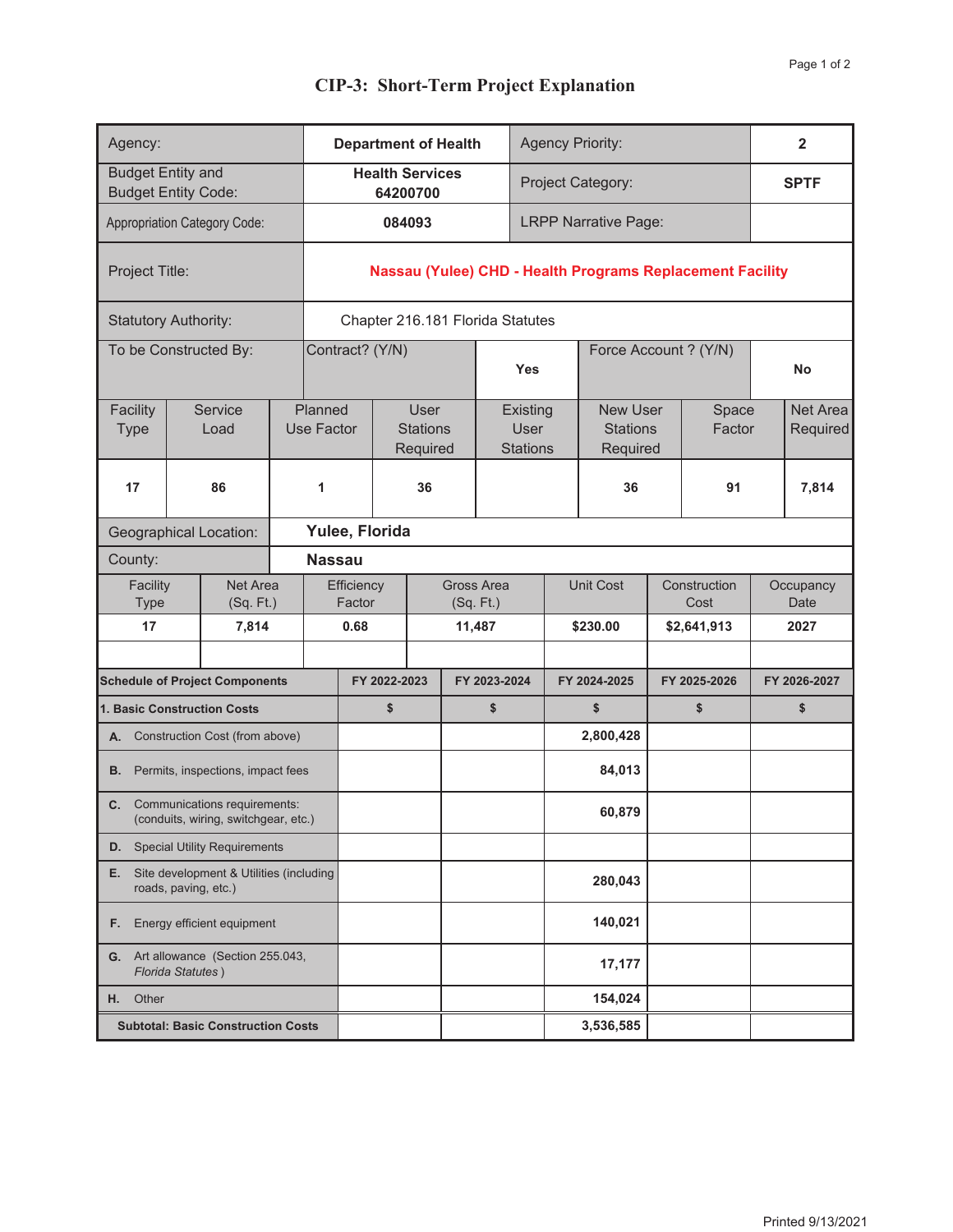| <b>Project Title:</b>                   |                  |              |  |              | Nassau (Yulee) CHD - Health Programs Replacement Facility                                                                                              |              |              |  |  |  |
|-----------------------------------------|------------------|--------------|--|--------------|--------------------------------------------------------------------------------------------------------------------------------------------------------|--------------|--------------|--|--|--|
| 2. Other Project Costs                  |                  | FY 2022-2023 |  | FY 2023-2024 | FY 2024-2025                                                                                                                                           | FY 2025-2026 | FY 2026-2027 |  |  |  |
| A. Land & Existing Facility Acquisition |                  |              |  |              |                                                                                                                                                        |              |              |  |  |  |
| <b>Professional Services</b><br>В.      |                  |              |  |              |                                                                                                                                                        |              |              |  |  |  |
| 1) Planning and programming             |                  |              |  |              | 10,600                                                                                                                                                 |              |              |  |  |  |
| 2) Architecture/Engineer Fees           |                  |              |  |              | 336,051                                                                                                                                                |              |              |  |  |  |
| 3) On-Site Representatives              |                  |              |  |              |                                                                                                                                                        |              |              |  |  |  |
| 4) Testing/Surveys                      |                  |              |  |              | 33,605                                                                                                                                                 |              |              |  |  |  |
| 5) Other Professional Services          |                  |              |  |              | 64,410                                                                                                                                                 |              |              |  |  |  |
| Miscellaneous costs<br>C.               |                  |              |  |              |                                                                                                                                                        |              |              |  |  |  |
| D. Moveable Equipment/Furniture         |                  |              |  |              | 140,021                                                                                                                                                |              |              |  |  |  |
| <b>Subtotal: Other Project Costs</b>    |                  |              |  |              | 584,688                                                                                                                                                |              |              |  |  |  |
| 3. Total All Costs $(1 + 2)$            |                  |              |  |              | 4,121,272                                                                                                                                              |              |              |  |  |  |
| 4. DMS Fee                              |                  |              |  |              |                                                                                                                                                        |              |              |  |  |  |
| Total: All Costs By Fund                |                  |              |  |              |                                                                                                                                                        |              |              |  |  |  |
| Fund Code: 1000-General Revenue         |                  |              |  |              |                                                                                                                                                        |              |              |  |  |  |
| Fund Code: 2000 - Trust Fund            |                  |              |  |              |                                                                                                                                                        |              |              |  |  |  |
| TOTAL $(3 + 4)$                         |                  |              |  |              | 4,121,272                                                                                                                                              |              |              |  |  |  |
| <b>COSTS ROUNDED TO NEAREST \$100</b>   |                  |              |  |              | 4,121,300                                                                                                                                              |              |              |  |  |  |
| <b>Appropriations to-Date:</b>          |                  |              |  |              | <b>Projected Costs Beyond CIP:</b>                                                                                                                     |              |              |  |  |  |
| GRI                                     |                  |              |  |              | <b>GR</b>                                                                                                                                              |              |              |  |  |  |
| TF                                      |                  |              |  |              | TF                                                                                                                                                     |              |              |  |  |  |
| <b>TOTAL</b>                            |                  |              |  |              | <b>TOTAL</b>                                                                                                                                           |              |              |  |  |  |
| <b>Changes in Agency Service Costs</b>  |                  | FY 2022-2023 |  | FY 2023-2024 | FY 2024-2025                                                                                                                                           | FY 2025-2026 | FY 2026-2027 |  |  |  |
| Category                                | <b>Fund Code</b> | \$           |  | \$           | \$                                                                                                                                                     | \$           | \$           |  |  |  |
| <b>Salaries &amp; Benefits</b>          |                  |              |  |              |                                                                                                                                                        |              |              |  |  |  |
|                                         |                  |              |  |              |                                                                                                                                                        |              |              |  |  |  |
| Subtotal                                |                  |              |  |              |                                                                                                                                                        |              |              |  |  |  |
| <b>OPS</b>                              |                  |              |  |              |                                                                                                                                                        |              |              |  |  |  |
|                                         |                  |              |  |              | At the facilities' central office level the department does not track net                                                                              |              |              |  |  |  |
| Subtotal                                |                  |              |  |              | service cost data by facility. Much of these service costs are already<br>included in the department's operational expenditures since most cases       |              |              |  |  |  |
| <b>Expenses</b>                         |                  |              |  |              | involve existing staff who will occupy the new facilities. Net increase or<br>decrease in service costs for each project is done locally and submitted |              |              |  |  |  |
|                                         |                  |              |  |              | in the operational budget. With data not readily available, the potential                                                                              |              |              |  |  |  |
| Subtotal                                |                  |              |  |              | for over estimating net service costs is great and could result in the<br>double counting of the department's estimated expenditures.                  |              |              |  |  |  |
| Other (specify)                         |                  |              |  |              |                                                                                                                                                        |              |              |  |  |  |
|                                         |                  |              |  |              |                                                                                                                                                        |              |              |  |  |  |
| Subtotal<br><b>Fund Totals</b>          |                  |              |  |              |                                                                                                                                                        |              |              |  |  |  |
|                                         |                  |              |  |              |                                                                                                                                                        |              |              |  |  |  |
| <b>TOTAL</b>                            |                  |              |  |              | \$4,121,300                                                                                                                                            |              |              |  |  |  |
|                                         |                  |              |  |              |                                                                                                                                                        |              |              |  |  |  |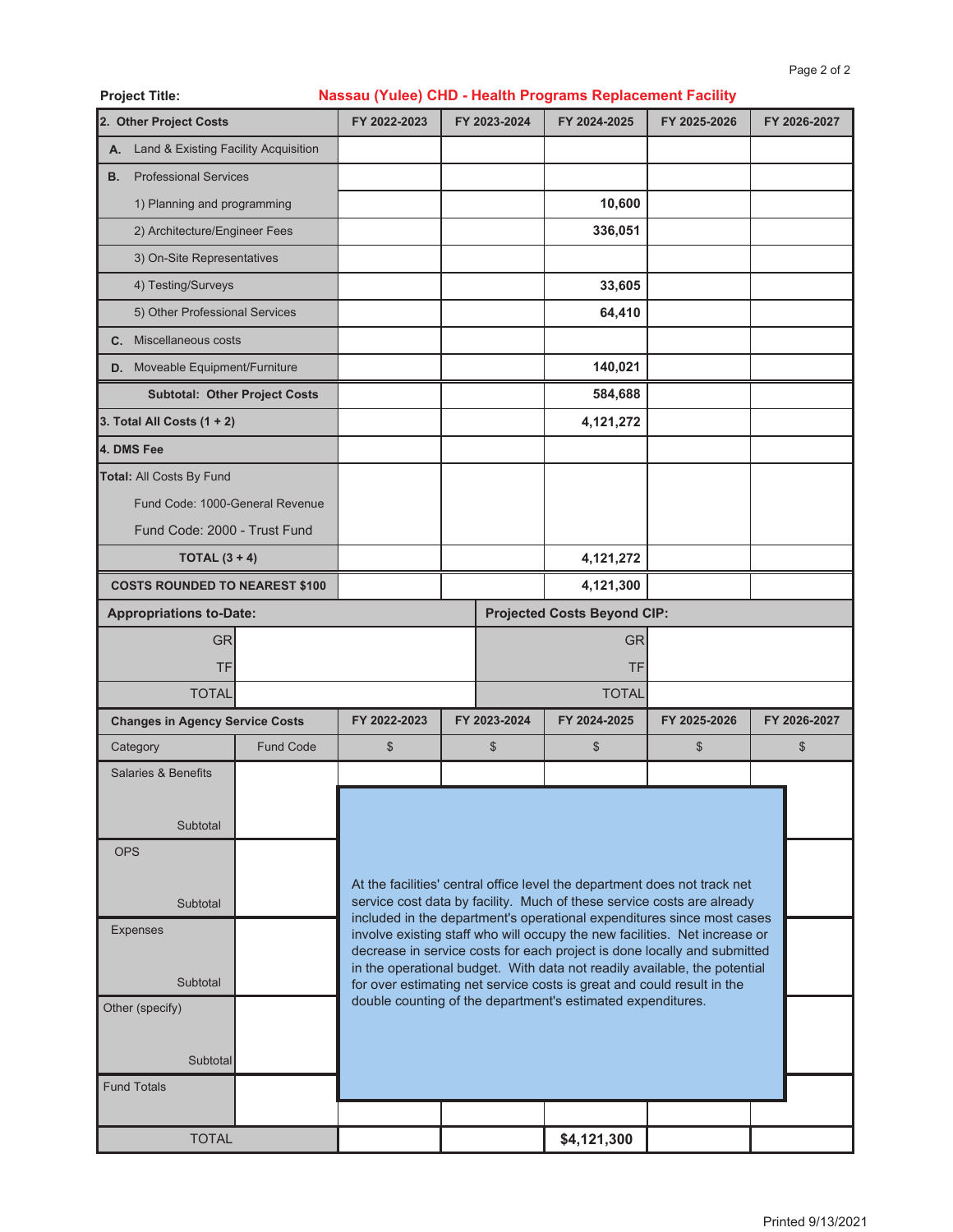| Agency:                                                    |                                                                                                           |  | <b>Agency Priority:</b><br>3<br><b>Department of Health</b> |                      |                 |                                     |                                  |    |                                     |              |                                                     |                 |                      |  |                      |
|------------------------------------------------------------|-----------------------------------------------------------------------------------------------------------|--|-------------------------------------------------------------|----------------------|-----------------|-------------------------------------|----------------------------------|----|-------------------------------------|--------------|-----------------------------------------------------|-----------------|----------------------|--|----------------------|
| <b>Budget Entity and</b>                                   | <b>Budget Entity Code:</b>                                                                                |  |                                                             |                      |                 | <b>Health Services</b><br>64200700  |                                  |    |                                     |              | Project Category:                                   |                 |                      |  | <b>SPTF</b>          |
|                                                            | <b>Appropriation Category Code:</b>                                                                       |  |                                                             |                      |                 | 084093                              |                                  |    |                                     |              | <b>LRPP Narrative Page:</b>                         |                 |                      |  |                      |
| Project Title:                                             |                                                                                                           |  |                                                             |                      |                 |                                     |                                  |    |                                     |              | <b>Liberty (Bristol) CHD - Replacement Facility</b> |                 |                      |  |                      |
|                                                            | <b>Statutory Authority:</b>                                                                               |  |                                                             |                      |                 |                                     | Chapter 216.181 Florida Statutes |    |                                     |              |                                                     |                 |                      |  |                      |
|                                                            | To be Constructed By:                                                                                     |  |                                                             |                      | Contract? (Y/N) |                                     |                                  |    | <b>Yes</b>                          |              | Force Account ? (Y/N)                               |                 |                      |  | No                   |
| Facility<br><b>Type</b>                                    | Service<br>Load                                                                                           |  | Planned<br>Use Factor                                       |                      |                 | User<br><b>Stations</b><br>Required |                                  |    | Existing<br>User<br><b>Stations</b> |              | <b>New User</b><br><b>Stations</b><br>Required      | Space<br>Factor |                      |  | Net Area<br>Required |
| 17                                                         | 80                                                                                                        |  | 1                                                           | 30                   |                 |                                     |                                  |    |                                     |              | 30                                                  |                 | 129                  |  | 10,306               |
|                                                            | <b>Bristol, Florida</b><br><b>Geographical Location:</b>                                                  |  |                                                             |                      |                 |                                     |                                  |    |                                     |              |                                                     |                 |                      |  |                      |
| County:<br>Liberty                                         |                                                                                                           |  |                                                             |                      |                 |                                     |                                  |    |                                     |              |                                                     |                 |                      |  |                      |
| Facility<br><b>Type</b>                                    | Net Area<br>(Sq. Ft.)                                                                                     |  |                                                             | Efficiency<br>Factor |                 |                                     | Gross Area<br>(Sq. Ft.)          |    |                                     |              | Unit Cost                                           |                 | Construction<br>Cost |  | Occupancy<br>Date    |
| 17                                                         | 10,306                                                                                                    |  |                                                             | 0.68                 |                 |                                     | 15,150                           |    |                                     |              | \$230.00                                            |                 | \$3,484,459          |  | 2027                 |
|                                                            |                                                                                                           |  |                                                             |                      |                 |                                     |                                  |    |                                     |              |                                                     |                 |                      |  |                      |
|                                                            | <b>Schedule of Project Components</b>                                                                     |  |                                                             |                      | FY 2022-2023    |                                     | FY 2023-2024                     |    |                                     | FY 2024-2025 |                                                     |                 | FY 2025-2026         |  | FY 2026-2027         |
|                                                            | 1. Basic Construction Costs<br>A. Construction Cost (from above)                                          |  |                                                             |                      | \$              |                                     |                                  | \$ |                                     |              | \$<br>3,693,526                                     |                 | \$                   |  | \$                   |
| В.                                                         | Permits, inspections, impact fees                                                                         |  |                                                             |                      |                 |                                     |                                  |    |                                     |              | 110,806                                             |                 |                      |  |                      |
|                                                            | <b>C.</b> Communications requirements:<br>(conduits, wiring, switchgear, etc.)                            |  |                                                             |                      |                 |                                     |                                  |    |                                     |              | 80,294                                              |                 |                      |  |                      |
|                                                            |                                                                                                           |  |                                                             |                      |                 |                                     |                                  |    |                                     |              |                                                     |                 |                      |  |                      |
| Е.                                                         | <b>D.</b> Special Utility Requirements<br>Site development & Utilities (including<br>roads, paving, etc.) |  |                                                             |                      |                 |                                     |                                  |    |                                     |              | 369,353                                             |                 |                      |  |                      |
| Energy efficient equipment<br>F.                           |                                                                                                           |  |                                                             |                      |                 |                                     |                                  |    |                                     | 184,676      |                                                     |                 |                      |  |                      |
| Art allowance (Section 255.043,<br>G.<br>Florida Statutes) |                                                                                                           |  |                                                             |                      |                 |                                     |                                  |    |                                     |              | 22,655                                              |                 |                      |  |                      |
| Other<br>Н.                                                |                                                                                                           |  |                                                             |                      |                 |                                     |                                  |    |                                     | 203,144      |                                                     |                 |                      |  |                      |
|                                                            | <b>Subtotal: Basic Construction Costs</b>                                                                 |  |                                                             |                      |                 |                                     |                                  |    |                                     |              | 4,664,454                                           |                 |                      |  |                      |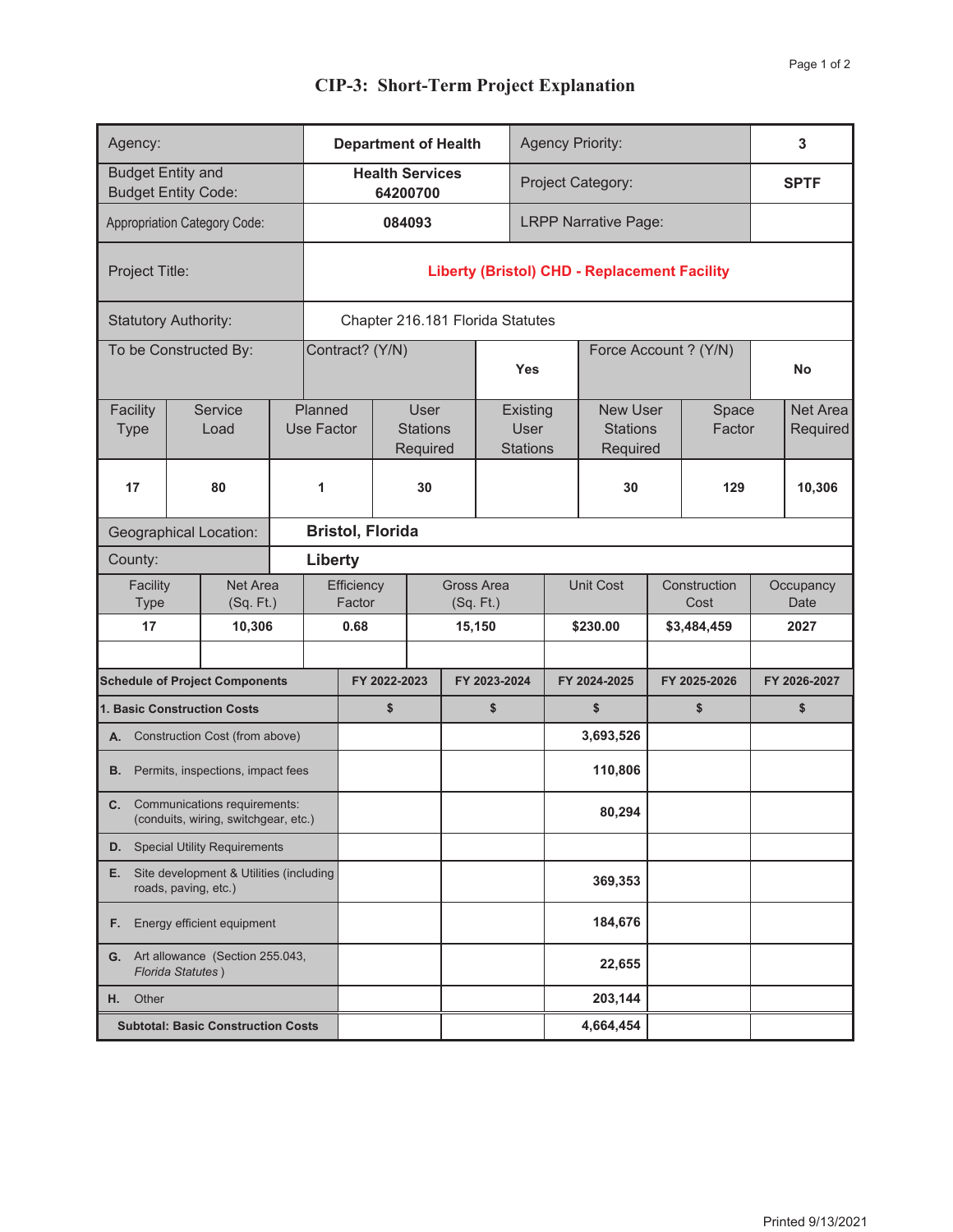| <b>Project Title:</b>                      |                  | <b>Liberty (Bristol) CHD - Replacement Facility</b> |  |              |                                                                                                                                       |                                                                                                                                                        |              |  |  |  |  |  |
|--------------------------------------------|------------------|-----------------------------------------------------|--|--------------|---------------------------------------------------------------------------------------------------------------------------------------|--------------------------------------------------------------------------------------------------------------------------------------------------------|--------------|--|--|--|--|--|
| 2. Other Project Costs                     |                  | FY 2022-2023                                        |  | FY 2023-2024 | FY 2024-2025                                                                                                                          | FY 2025-2026                                                                                                                                           | FY 2026-2027 |  |  |  |  |  |
| Land & Existing Facility Acquisition<br>А. |                  |                                                     |  |              |                                                                                                                                       |                                                                                                                                                        |              |  |  |  |  |  |
| <b>Professional Services</b><br>В.         |                  |                                                     |  |              |                                                                                                                                       |                                                                                                                                                        |              |  |  |  |  |  |
| 1) Planning and programming                |                  |                                                     |  |              | 10,600                                                                                                                                |                                                                                                                                                        |              |  |  |  |  |  |
| 2) Architecture/Engineer Fees              |                  |                                                     |  |              | 443,223                                                                                                                               |                                                                                                                                                        |              |  |  |  |  |  |
| 3) On-Site Representatives                 |                  |                                                     |  |              |                                                                                                                                       |                                                                                                                                                        |              |  |  |  |  |  |
| 4) Testing/Surveys                         |                  |                                                     |  |              | 44,322                                                                                                                                |                                                                                                                                                        |              |  |  |  |  |  |
| 5) Other Professional Services             |                  |                                                     |  |              | 84,951                                                                                                                                |                                                                                                                                                        |              |  |  |  |  |  |
| C. Miscellaneous costs                     |                  |                                                     |  |              |                                                                                                                                       |                                                                                                                                                        |              |  |  |  |  |  |
| D. Moveable Equipment/Furniture            |                  |                                                     |  |              | 184,676                                                                                                                               |                                                                                                                                                        |              |  |  |  |  |  |
| <b>Subtotal: Other Project Costs</b>       |                  |                                                     |  |              | 767,773                                                                                                                               |                                                                                                                                                        |              |  |  |  |  |  |
| 3. Total All Costs $(1 + 2)$               |                  |                                                     |  |              | 5,432,227                                                                                                                             |                                                                                                                                                        |              |  |  |  |  |  |
| 4. DMS Fee                                 |                  |                                                     |  |              |                                                                                                                                       |                                                                                                                                                        |              |  |  |  |  |  |
| <b>Total: All Costs By Fund</b>            |                  |                                                     |  |              |                                                                                                                                       |                                                                                                                                                        |              |  |  |  |  |  |
| Fund Code: 1000-General Revenue            |                  |                                                     |  |              |                                                                                                                                       |                                                                                                                                                        |              |  |  |  |  |  |
| Fund Code: 2000 - Trust Fund               |                  |                                                     |  |              |                                                                                                                                       |                                                                                                                                                        |              |  |  |  |  |  |
| TOTAL $(3 + 4)$                            |                  |                                                     |  |              | 5,432,227                                                                                                                             |                                                                                                                                                        |              |  |  |  |  |  |
| <b>COSTS ROUNDED TO NEAREST \$100</b>      |                  |                                                     |  |              | 5,432,200                                                                                                                             |                                                                                                                                                        |              |  |  |  |  |  |
| <b>Appropriations to-Date:</b>             |                  | <b>Projected Costs Beyond CIP:</b>                  |  |              |                                                                                                                                       |                                                                                                                                                        |              |  |  |  |  |  |
| <b>GR</b>                                  |                  |                                                     |  |              | <b>GR</b>                                                                                                                             |                                                                                                                                                        |              |  |  |  |  |  |
| TF                                         |                  |                                                     |  |              |                                                                                                                                       |                                                                                                                                                        |              |  |  |  |  |  |
| <b>TOTAL</b>                               |                  |                                                     |  |              | <b>TOTAL</b>                                                                                                                          |                                                                                                                                                        |              |  |  |  |  |  |
| <b>Changes in Agency Service Costs</b>     |                  | FY 2022-2023                                        |  | FY 2023-2024 | FY 2024-2025                                                                                                                          | FY 2025-2026                                                                                                                                           | FY 2026-2027 |  |  |  |  |  |
| Category                                   | <b>Fund Code</b> | \$                                                  |  | \$           | $\$\$                                                                                                                                 | $\mathcal{S}$                                                                                                                                          | \$           |  |  |  |  |  |
| <b>Salaries &amp; Benefits</b>             |                  |                                                     |  |              |                                                                                                                                       |                                                                                                                                                        |              |  |  |  |  |  |
|                                            |                  |                                                     |  |              |                                                                                                                                       |                                                                                                                                                        |              |  |  |  |  |  |
| Subtotal                                   |                  |                                                     |  |              |                                                                                                                                       |                                                                                                                                                        |              |  |  |  |  |  |
| <b>OPS</b>                                 |                  |                                                     |  |              |                                                                                                                                       |                                                                                                                                                        |              |  |  |  |  |  |
|                                            |                  |                                                     |  |              |                                                                                                                                       | At the facilities' central office level the department does not track net                                                                              |              |  |  |  |  |  |
| Subtotal                                   |                  |                                                     |  |              |                                                                                                                                       | service cost data by facility. Much of these service costs are already<br>included in the department's operational expenditures since most cases       |              |  |  |  |  |  |
| <b>Expenses</b>                            |                  |                                                     |  |              |                                                                                                                                       | involve existing staff who will occupy the new facilities. Net increase or<br>decrease in service costs for each project is done locally and submitted |              |  |  |  |  |  |
|                                            |                  |                                                     |  |              |                                                                                                                                       | in the operational budget. With data not readily available, the potential                                                                              |              |  |  |  |  |  |
| Subtotal                                   |                  |                                                     |  |              | for over estimating net service costs is great and could result in the<br>double counting of the department's estimated expenditures. |                                                                                                                                                        |              |  |  |  |  |  |
| Other (specify)                            |                  |                                                     |  |              |                                                                                                                                       |                                                                                                                                                        |              |  |  |  |  |  |
| Subtotal                                   |                  |                                                     |  |              |                                                                                                                                       |                                                                                                                                                        |              |  |  |  |  |  |
| <b>Fund Totals</b>                         |                  |                                                     |  |              |                                                                                                                                       |                                                                                                                                                        |              |  |  |  |  |  |
|                                            |                  |                                                     |  |              |                                                                                                                                       |                                                                                                                                                        |              |  |  |  |  |  |
| <b>TOTAL</b>                               |                  |                                                     |  |              | \$5,432,200                                                                                                                           |                                                                                                                                                        |              |  |  |  |  |  |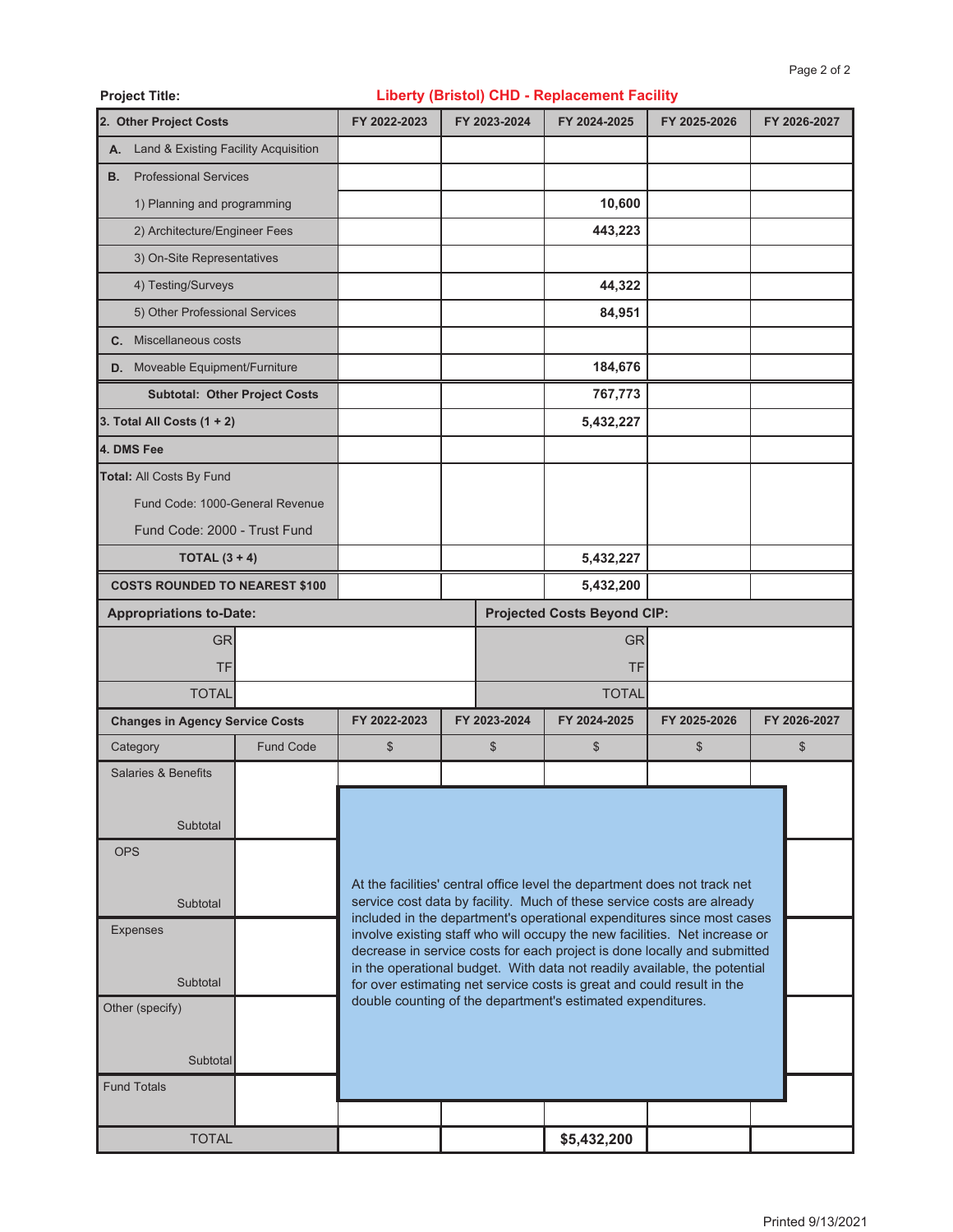| Agency:                                                    |                                                                                |  | <b>Agency Priority:</b><br><b>Department of Health</b> |                                   |                    |                                     |                                  |    |                                            | 4                  |                                                    |                      |                 |                   |                      |
|------------------------------------------------------------|--------------------------------------------------------------------------------|--|--------------------------------------------------------|-----------------------------------|--------------------|-------------------------------------|----------------------------------|----|--------------------------------------------|--------------------|----------------------------------------------------|----------------------|-----------------|-------------------|----------------------|
| <b>Budget Entity and</b>                                   | <b>Budget Entity Code:</b>                                                     |  |                                                        |                                   |                    | <b>Health Services</b><br>64200700  |                                  |    |                                            |                    | Project Category:                                  |                      |                 |                   | <b>SPTF</b>          |
|                                                            | <b>Appropriation Category Code:</b>                                            |  |                                                        |                                   |                    | 084093                              |                                  |    |                                            |                    | <b>LRPP Narrative Page:</b>                        |                      |                 |                   |                      |
| Project Title:                                             |                                                                                |  |                                                        |                                   |                    |                                     |                                  |    |                                            |                    | <b>DeSoto (Arcadia) CHD - Replacement Facility</b> |                      |                 |                   |                      |
|                                                            | <b>Statutory Authority:</b>                                                    |  |                                                        |                                   |                    |                                     | Chapter 216.181 Florida Statutes |    |                                            |                    |                                                    |                      |                 |                   |                      |
|                                                            | To be Constructed By:                                                          |  |                                                        |                                   | Contract? (Y/N)    |                                     |                                  |    | <b>Yes</b>                                 |                    | Force Account ? (Y/N)                              |                      |                 |                   | No                   |
| Facility<br><b>Type</b>                                    | Service<br>Load                                                                |  | Planned<br>Use Factor                                  |                                   |                    | User<br><b>Stations</b><br>Required |                                  |    | Existing<br><b>User</b><br><b>Stations</b> |                    | <b>New User</b><br><b>Stations</b><br>Required     |                      | Space<br>Factor |                   | Net Area<br>Required |
| 17                                                         | 272                                                                            |  | 72<br>1                                                |                                   |                    |                                     |                                  |    |                                            |                    | 72                                                 |                      | 75              |                   | 20,350               |
| Arcadia, Florida<br><b>Geographical Location:</b>          |                                                                                |  |                                                        |                                   |                    |                                     |                                  |    |                                            |                    |                                                    |                      |                 |                   |                      |
| <b>DeSoto</b><br>County:                                   |                                                                                |  |                                                        |                                   |                    |                                     |                                  |    |                                            |                    |                                                    |                      |                 |                   |                      |
| Facility<br><b>Type</b>                                    | <b>Net Area</b><br>(Sq. Ft.)                                                   |  |                                                        | Efficiency<br>Factor<br>(Sq. Ft.) |                    |                                     | Gross Area                       |    |                                            | Unit Cost          |                                                    | Construction<br>Cost |                 | Occupancy<br>Date |                      |
| 17                                                         | 20,350                                                                         |  |                                                        | 0.68                              |                    |                                     | 29,915                           |    |                                            |                    | \$230.00                                           |                      | \$6,880,335     |                   | 2027                 |
|                                                            |                                                                                |  |                                                        |                                   |                    |                                     |                                  |    |                                            |                    |                                                    |                      |                 |                   |                      |
|                                                            | <b>Schedule of Project Components</b>                                          |  |                                                        |                                   | FY 2022-2023<br>\$ |                                     | FY 2023-2024                     |    |                                            | FY 2024-2025<br>\$ |                                                    | FY 2025-2026         |                 |                   | FY 2026-2027<br>\$   |
|                                                            | 1. Basic Construction Costs<br>A. Construction Cost (from above)               |  |                                                        |                                   |                    |                                     |                                  | \$ |                                            | 7,293,155          |                                                    |                      | \$              |                   |                      |
| В.                                                         | Permits, inspections, impact fees                                              |  |                                                        |                                   |                    |                                     |                                  |    |                                            |                    | 218,795                                            |                      |                 |                   |                      |
|                                                            | <b>C.</b> Communications requirements:<br>(conduits, wiring, switchgear, etc.) |  |                                                        |                                   |                    |                                     |                                  |    |                                            |                    | 158,547                                            |                      |                 |                   |                      |
|                                                            | <b>D.</b> Special Utility Requirements                                         |  |                                                        |                                   |                    |                                     |                                  |    |                                            |                    |                                                    |                      |                 |                   |                      |
| Е.                                                         | Site development & Utilities (including<br>roads, paving, etc.)                |  |                                                        |                                   |                    |                                     |                                  |    |                                            |                    | 729,316                                            |                      |                 |                   |                      |
| Energy efficient equipment<br>F.                           |                                                                                |  |                                                        |                                   |                    |                                     |                                  |    |                                            | 364,658            |                                                    |                      |                 |                   |                      |
| Art allowance (Section 255.043,<br>G.<br>Florida Statutes) |                                                                                |  |                                                        |                                   |                    |                                     |                                  |    |                                            |                    | 44,734                                             |                      |                 |                   |                      |
| Other<br>Н.                                                |                                                                                |  |                                                        |                                   |                    |                                     |                                  |    |                                            |                    | 401,124                                            |                      |                 |                   |                      |
|                                                            | <b>Subtotal: Basic Construction Costs</b>                                      |  |                                                        |                                   |                    |                                     |                                  |    |                                            |                    | 9,210,327                                          |                      |                 |                   |                      |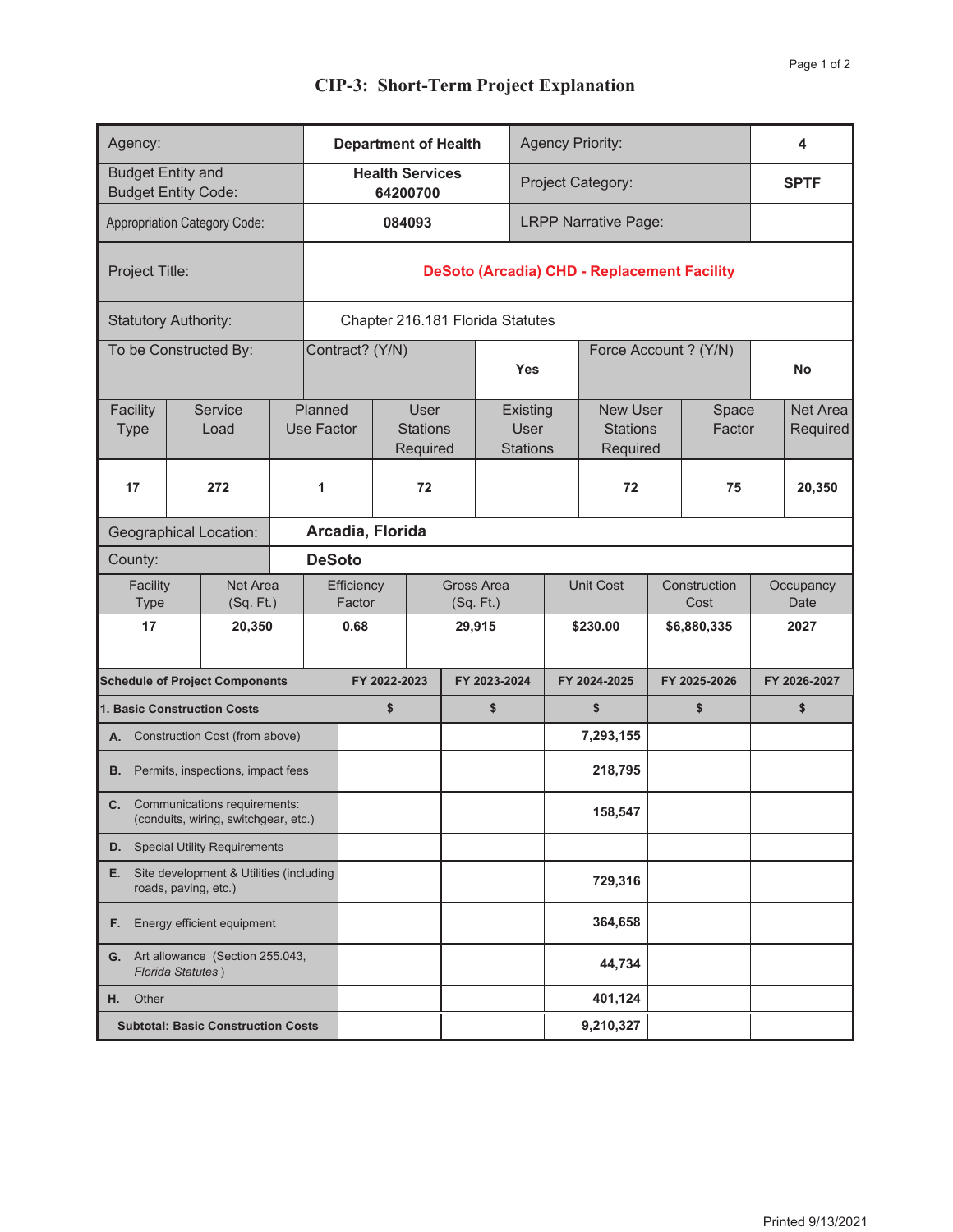| 2. Other Project Costs                     |                                      | FY 2022-2023 | FY 2023-2024 | FY 2024-2025                                                                                                                                          | FY 2025-2026 | FY 2026-2027 |
|--------------------------------------------|--------------------------------------|--------------|--------------|-------------------------------------------------------------------------------------------------------------------------------------------------------|--------------|--------------|
| Land & Existing Facility Acquisition<br>А. |                                      |              |              |                                                                                                                                                       |              |              |
| <b>Professional Services</b><br><b>B.</b>  |                                      |              |              |                                                                                                                                                       |              |              |
| 1) Planning and programming                |                                      |              |              | 10,600                                                                                                                                                |              |              |
| 2) Architecture/Engineer Fees              |                                      |              |              | 875,179                                                                                                                                               |              |              |
| 3) On-Site Representatives                 |                                      |              |              |                                                                                                                                                       |              |              |
| 4) Testing/Surveys                         |                                      |              |              | 87,518                                                                                                                                                |              |              |
| 5) Other Professional Services             |                                      |              |              | 167,743                                                                                                                                               |              |              |
| Miscellaneous costs<br>С.                  |                                      |              |              |                                                                                                                                                       |              |              |
| D. Moveable Equipment/Furniture            |                                      |              |              | 364,658                                                                                                                                               |              |              |
|                                            | <b>Subtotal: Other Project Costs</b> |              |              | 1,505,697                                                                                                                                             |              |              |
| 3. Total All Costs $(1 + 2)$               |                                      |              |              | 10,716,024                                                                                                                                            |              |              |
| 4. DMS Fee                                 |                                      |              |              |                                                                                                                                                       |              |              |
| Total: All Costs By Fund                   |                                      |              |              |                                                                                                                                                       |              |              |
| Fund Code: 1000-General Revenue            |                                      |              |              |                                                                                                                                                       |              |              |
| Fund Code: 2000 - Trust Fund               |                                      |              |              |                                                                                                                                                       |              |              |
| TOTAL $(3 + 4)$                            |                                      |              |              | 10,716,024                                                                                                                                            |              |              |
| <b>COSTS ROUNDED TO NEAREST \$100</b>      |                                      |              |              | 10,716,000                                                                                                                                            |              |              |
| <b>Appropriations to-Date:</b>             |                                      |              |              | <b>Projected Costs Beyond CIP:</b>                                                                                                                    |              |              |
| <b>GR</b>                                  |                                      |              |              | <b>GR</b>                                                                                                                                             |              |              |
| <b>TF</b>                                  |                                      |              |              | <b>TF</b>                                                                                                                                             |              |              |
| <b>TOTAL</b>                               |                                      |              |              | <b>TOTAL</b>                                                                                                                                          |              |              |
| <b>Changes in Agency Service Costs</b>     |                                      | FY 2022-2023 | FY 2023-2024 | FY 2024-2025                                                                                                                                          | FY 2025-2026 | FY 2026-2027 |
| Category                                   | <b>Fund Code</b>                     | \$           | \$           | $\$\$                                                                                                                                                 | \$           | \$           |
| <b>Salaries &amp; Benefits</b>             |                                      |              |              |                                                                                                                                                       |              |              |
|                                            |                                      |              |              |                                                                                                                                                       |              |              |
| Subtotal                                   |                                      |              |              |                                                                                                                                                       |              |              |
| <b>OPS</b>                                 |                                      |              |              |                                                                                                                                                       |              |              |
|                                            |                                      |              |              | At the facilities' central office level the department does not track net                                                                             |              |              |
| Subtotal                                   |                                      |              |              | service cost data by facility. Much of these service costs are already<br>included in the department's operational expenditures since most cases      |              |              |
| <b>Expenses</b>                            |                                      |              |              | involve existing staff who will occupy the new facilities. Net increase or                                                                            |              |              |
|                                            |                                      |              |              | decrease in service costs for each project is done locally and submitted<br>in the operational budget. With data not readily available, the potential |              |              |
| Subtotal                                   |                                      |              |              | for over estimating net service costs is great and could result in the                                                                                |              |              |
| Other (specify)                            |                                      |              |              | double counting of the department's estimated expenditures.                                                                                           |              |              |
|                                            |                                      |              |              |                                                                                                                                                       |              |              |
| Subtotal                                   |                                      |              |              |                                                                                                                                                       |              |              |
| <b>Fund Totals</b>                         |                                      |              |              |                                                                                                                                                       |              |              |
|                                            |                                      |              |              |                                                                                                                                                       |              |              |
| <b>TOTAL</b>                               |                                      |              |              | \$10,716,000                                                                                                                                          |              |              |

**DeSoto (Arcadia) CHD - Replacement Facility**

**Project Title:**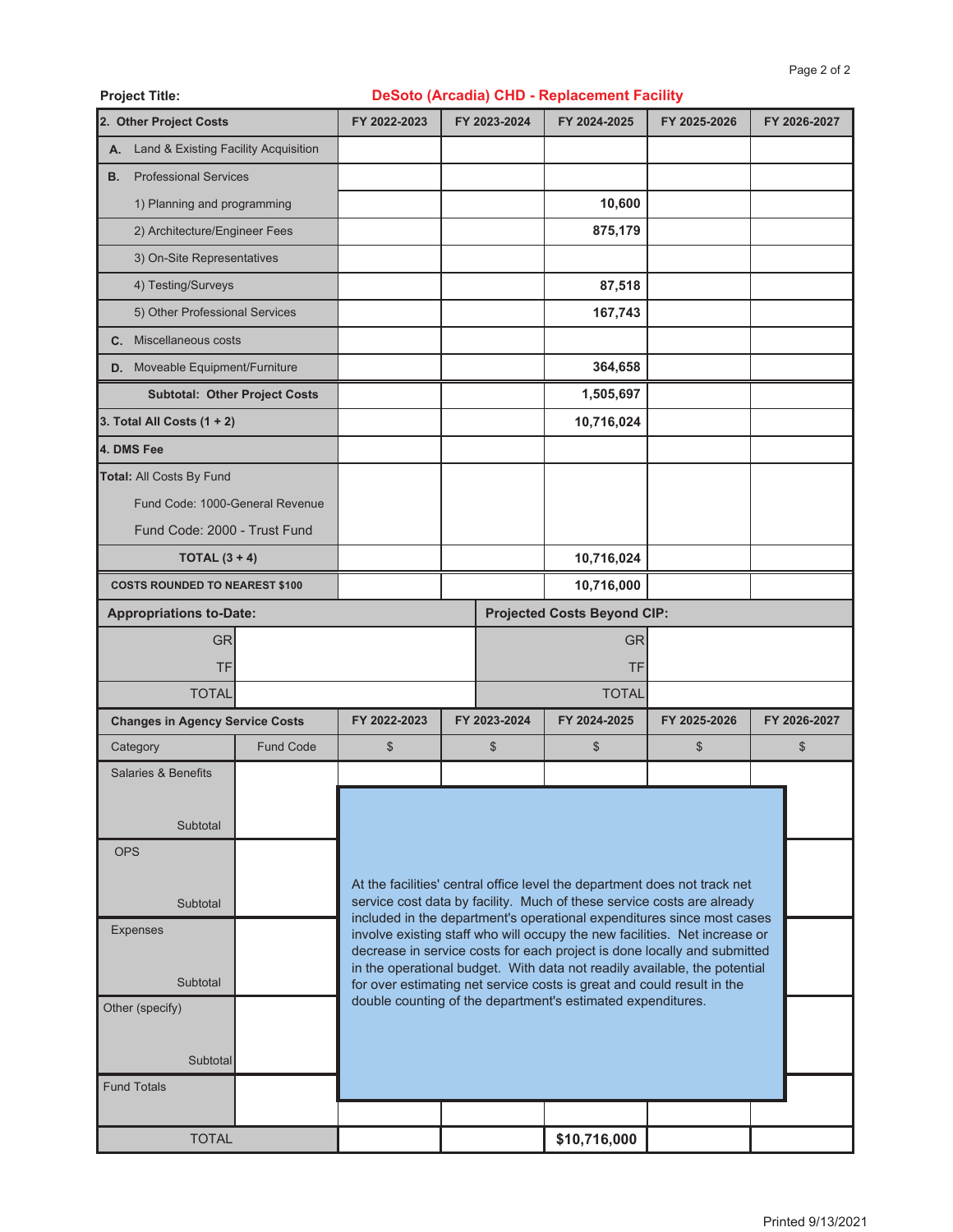| Agency:                                                    |                                                                                |  | <b>Agency Priority:</b><br><b>Department of Health</b> |                      |                    |                                     |                                  |  |                                                                                       |                    | $5\phantom{1}$                               |                    |                      |  |                      |
|------------------------------------------------------------|--------------------------------------------------------------------------------|--|--------------------------------------------------------|----------------------|--------------------|-------------------------------------|----------------------------------|--|---------------------------------------------------------------------------------------|--------------------|----------------------------------------------|--------------------|----------------------|--|----------------------|
| <b>Budget Entity and</b>                                   | <b>Budget Entity Code:</b>                                                     |  |                                                        |                      |                    | <b>Health Services</b><br>64200700  |                                  |  |                                                                                       |                    | Project Category:                            |                    |                      |  | <b>SPTF</b>          |
|                                                            | <b>Appropriation Category Code:</b>                                            |  |                                                        |                      |                    | 084093                              |                                  |  |                                                                                       |                    | <b>LRPP Narrative Page:</b>                  |                    |                      |  |                      |
| Project Title:                                             |                                                                                |  |                                                        |                      |                    |                                     |                                  |  |                                                                                       |                    | <b>Clay (Orange Park) CHD - New Facility</b> |                    |                      |  |                      |
|                                                            | <b>Statutory Authority:</b>                                                    |  |                                                        |                      |                    |                                     | Chapter 216.181 Florida Statutes |  |                                                                                       |                    |                                              |                    |                      |  |                      |
|                                                            | To be Constructed By:                                                          |  |                                                        |                      | Contract? (Y/N)    |                                     |                                  |  | <b>Yes</b>                                                                            |                    | Force Account ? (Y/N)                        |                    |                      |  | No                   |
| Facility<br><b>Type</b>                                    | Service<br>Load                                                                |  | Planned<br>Use Factor                                  |                      |                    | User<br><b>Stations</b><br>Required |                                  |  | <b>New User</b><br>Existing<br>User<br><b>Stations</b><br><b>Stations</b><br>Required |                    |                                              | Space<br>Factor    |                      |  | Net Area<br>Required |
| 17                                                         | 126                                                                            |  | 1<br>76<br><b>Orange Park</b>                          |                      |                    |                                     |                                  |  |                                                                                       |                    | 76                                           |                    | 182                  |  | 22,926               |
| <b>Geographical Location:</b>                              |                                                                                |  |                                                        |                      |                    |                                     |                                  |  |                                                                                       |                    |                                              |                    |                      |  |                      |
| County:                                                    | <b>Clay</b>                                                                    |  |                                                        |                      |                    |                                     |                                  |  |                                                                                       |                    |                                              |                    |                      |  |                      |
| Facility<br><b>Type</b>                                    | Net Area<br>(Sq. Ft.)                                                          |  |                                                        | Efficiency<br>Factor |                    |                                     | Gross Area<br>(Sq. Ft.)          |  |                                                                                       |                    | Unit Cost                                    |                    | Construction<br>Cost |  | Occupancy<br>Date    |
| 17                                                         | 22,926                                                                         |  |                                                        | 0.68                 |                    |                                     | 33,701                           |  |                                                                                       |                    | \$230.00                                     |                    | \$7,751,281          |  | 2028                 |
|                                                            |                                                                                |  |                                                        |                      |                    |                                     |                                  |  |                                                                                       |                    |                                              |                    |                      |  |                      |
|                                                            | <b>Schedule of Project Components</b><br>1. Basic Construction Costs           |  |                                                        |                      | FY 2022-2023<br>\$ |                                     | FY 2023-2024<br>\$               |  |                                                                                       | FY 2024-2025<br>\$ |                                              | FY 2025-2026<br>\$ |                      |  | FY 2026-2027<br>\$   |
|                                                            | A. Construction Cost (from above)                                              |  |                                                        |                      |                    |                                     |                                  |  |                                                                                       |                    |                                              |                    | 8,448,896            |  |                      |
| В.                                                         | Permits, inspections, impact fees                                              |  |                                                        |                      |                    |                                     |                                  |  |                                                                                       |                    |                                              |                    | 253,467              |  |                      |
|                                                            | <b>C.</b> Communications requirements:<br>(conduits, wiring, switchgear, etc.) |  |                                                        |                      |                    |                                     |                                  |  |                                                                                       |                    |                                              |                    | 183,672              |  |                      |
|                                                            | <b>D.</b> Special Utility Requirements                                         |  |                                                        |                      |                    |                                     |                                  |  |                                                                                       |                    |                                              |                    |                      |  |                      |
| Е.                                                         | Site development & Utilities (including<br>roads, paving, etc.)                |  |                                                        |                      |                    |                                     |                                  |  |                                                                                       |                    |                                              |                    | 844,890              |  |                      |
| Energy efficient equipment<br>F.                           |                                                                                |  |                                                        |                      |                    |                                     |                                  |  |                                                                                       |                    |                                              |                    | 422,445              |  |                      |
| Art allowance (Section 255.043,<br>G.<br>Florida Statutes) |                                                                                |  |                                                        |                      |                    |                                     |                                  |  |                                                                                       |                    |                                              |                    | 51,823               |  |                      |
| Other<br>Н.                                                |                                                                                |  |                                                        |                      |                    |                                     |                                  |  |                                                                                       |                    |                                              |                    | 464,689              |  |                      |
|                                                            | <b>Subtotal: Basic Construction Costs</b>                                      |  |                                                        |                      |                    |                                     |                                  |  |                                                                                       |                    |                                              |                    | 10,669,881           |  |                      |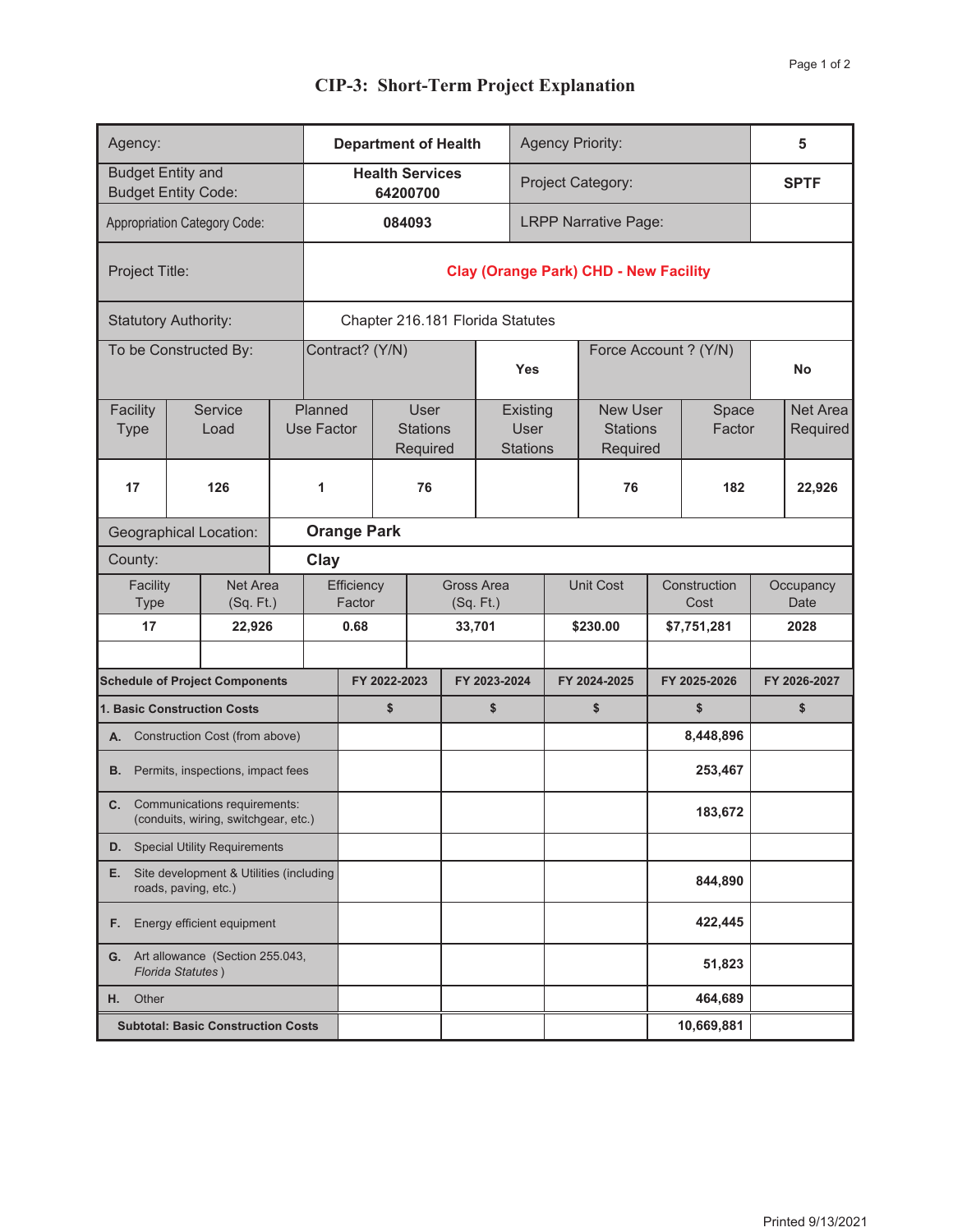| 2. Other Project Costs                     |                                      | FY 2022-2023 | FY 2023-2024 | FY 2024-2025                                                | FY 2025-2026                                                                                                                                          | FY 2026-2027 |
|--------------------------------------------|--------------------------------------|--------------|--------------|-------------------------------------------------------------|-------------------------------------------------------------------------------------------------------------------------------------------------------|--------------|
| Land & Existing Facility Acquisition<br>А. |                                      |              |              |                                                             |                                                                                                                                                       |              |
| <b>Professional Services</b><br>В.         |                                      |              |              |                                                             |                                                                                                                                                       |              |
| 1) Planning and programming                |                                      |              |              |                                                             | 10,900                                                                                                                                                |              |
| 2) Architecture/Engineer Fees              |                                      |              |              |                                                             | 1,013,868                                                                                                                                             |              |
| 3) On-Site Representatives                 |                                      |              |              |                                                             |                                                                                                                                                       |              |
| 4) Testing/Surveys                         |                                      |              |              |                                                             | 101,387                                                                                                                                               |              |
| 5) Other Professional Services             |                                      |              |              |                                                             | 194,325                                                                                                                                               |              |
| Miscellaneous costs<br>C.                  |                                      |              |              |                                                             |                                                                                                                                                       |              |
| D. Moveable Equipment/Furniture            |                                      |              |              |                                                             | 422,445                                                                                                                                               |              |
|                                            | <b>Subtotal: Other Project Costs</b> |              |              |                                                             | 1,742,924                                                                                                                                             |              |
| 3. Total All Costs $(1 + 2)$               |                                      |              |              |                                                             | 12,412,805                                                                                                                                            |              |
| 4. DMS Fee                                 |                                      |              |              |                                                             |                                                                                                                                                       |              |
| Total: All Costs By Fund                   |                                      |              |              |                                                             |                                                                                                                                                       |              |
| Fund Code: 1000-General Revenue            |                                      |              |              |                                                             |                                                                                                                                                       |              |
| Fund Code: 2000 - Trust Fund               |                                      |              |              |                                                             |                                                                                                                                                       |              |
| TOTAL $(3 + 4)$                            |                                      |              |              |                                                             | 12,412,805                                                                                                                                            |              |
| <b>COSTS ROUNDED TO NEAREST \$100</b>      |                                      |              |              |                                                             | 12,412,800                                                                                                                                            |              |
| <b>Appropriations to-Date:</b>             |                                      |              |              | <b>Projected Costs Beyond CIP:</b>                          |                                                                                                                                                       |              |
| <b>GR</b>                                  |                                      |              |              | <b>GR</b>                                                   |                                                                                                                                                       |              |
| TF                                         |                                      |              |              | <b>TF</b>                                                   |                                                                                                                                                       |              |
| <b>TOTAL</b>                               |                                      |              |              | <b>TOTAL</b>                                                |                                                                                                                                                       |              |
| <b>Changes in Agency Service Costs</b>     |                                      | FY 2022-2023 | FY 2023-2024 | FY 2024-2025                                                | FY 2025-2026                                                                                                                                          | FY 2026-2027 |
| Category                                   | <b>Fund Code</b>                     | \$           | \$           | \$                                                          | \$                                                                                                                                                    | \$           |
| <b>Salaries &amp; Benefits</b>             |                                      |              |              |                                                             |                                                                                                                                                       |              |
|                                            |                                      |              |              |                                                             |                                                                                                                                                       |              |
| Subtotal                                   |                                      |              |              |                                                             |                                                                                                                                                       |              |
| <b>OPS</b>                                 |                                      |              |              |                                                             |                                                                                                                                                       |              |
|                                            |                                      |              |              |                                                             | At the facilities' central office level the department does not track net                                                                             |              |
| Subtotal                                   |                                      |              |              |                                                             | service cost data by facility. Much of these service costs are already<br>included in the department's operational expenditures since most cases      |              |
| <b>Expenses</b>                            |                                      |              |              |                                                             | involve existing staff who will occupy the new facilities. Net increase or                                                                            |              |
|                                            |                                      |              |              |                                                             | decrease in service costs for each project is done locally and submitted<br>in the operational budget. With data not readily available, the potential |              |
| Subtotal                                   |                                      |              |              | double counting of the department's estimated expenditures. | for over estimating net service costs is great and could result in the                                                                                |              |
| Other (specify)                            |                                      |              |              |                                                             |                                                                                                                                                       |              |
|                                            |                                      |              |              |                                                             |                                                                                                                                                       |              |
| Subtotal                                   |                                      |              |              |                                                             |                                                                                                                                                       |              |
| <b>Fund Totals</b>                         |                                      |              |              |                                                             |                                                                                                                                                       |              |
| <b>TOTAL</b>                               |                                      |              |              |                                                             | \$12,412,800                                                                                                                                          |              |
|                                            |                                      |              |              |                                                             |                                                                                                                                                       |              |

**Clay (Orange Park) CHD - New Facility**

**Project Title:**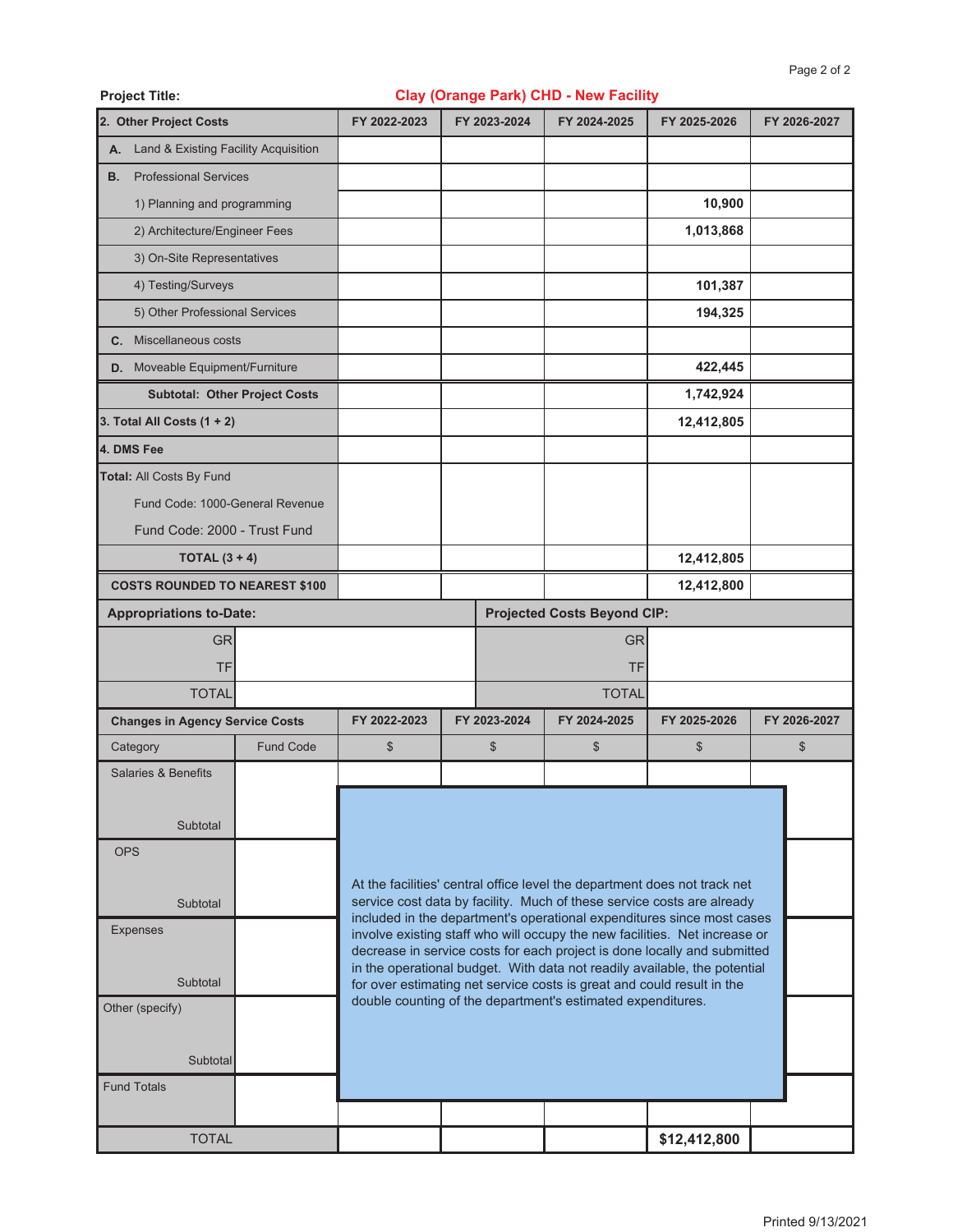| Agency:                                                               |                                         |                                                                      |  |   |                                                              |                                    |    | <b>Department of Health</b> |                                         |                                     | <b>Agency Priority:</b>                        |  |                      | 6                    |
|-----------------------------------------------------------------------|-----------------------------------------|----------------------------------------------------------------------|--|---|--------------------------------------------------------------|------------------------------------|----|-----------------------------|-----------------------------------------|-------------------------------------|------------------------------------------------|--|----------------------|----------------------|
| <b>Budget Entity and</b><br><b>Budget Entity Code:</b>                |                                         |                                                                      |  |   |                                                              | <b>Health Services</b><br>64200700 |    |                             |                                         |                                     | Project Category:                              |  |                      | <b>SPTF</b>          |
| <b>Appropriation Category Code:</b>                                   |                                         |                                                                      |  |   |                                                              | 084093                             |    |                             |                                         |                                     | <b>LRPP Narrative Page:</b>                    |  |                      |                      |
| Project Title:                                                        |                                         |                                                                      |  |   |                                                              |                                    |    |                             |                                         |                                     | <b>Gadsden (Quincy) CHD - Renovation</b>       |  |                      |                      |
| <b>Statutory Authority:</b>                                           |                                         |                                                                      |  |   |                                                              |                                    |    |                             | <b>Chapter 216.181 Florida Statutes</b> |                                     |                                                |  |                      |                      |
| To be Constructed By:                                                 |                                         |                                                                      |  |   |                                                              | Contract? (Y/N)                    |    |                             | Y                                       |                                     | Force Account ? (Y/N)                          |  |                      | N                    |
| Facility<br><b>Type</b>                                               |                                         | Service<br>Load                                                      |  |   | Planned<br>User<br><b>Stations</b><br>Use Factor<br>Required |                                    |    |                             |                                         | Existing<br>User<br><b>Stations</b> | <b>New User</b><br><b>Stations</b><br>Required |  | Space<br>Factor      | Net Area<br>Required |
| 17                                                                    |                                         | 290                                                                  |  | 1 |                                                              |                                    | 90 |                             | 60                                      |                                     | 30                                             |  | 60                   | 17,500               |
| <b>Geographical Location:</b>                                         |                                         | Quincy                                                               |  |   |                                                              |                                    |    |                             |                                         |                                     |                                                |  |                      |                      |
| County:                                                               |                                         |                                                                      |  |   | <b>Gadsden</b>                                               |                                    |    |                             |                                         |                                     |                                                |  |                      |                      |
| Facility<br><b>Type</b>                                               |                                         | Net Area<br>(Sq. Ft.)                                                |  |   | Efficiency<br>Factor                                         |                                    |    | (Sq. Ft.)                   | <b>Gross Area</b>                       |                                     | <b>Unit Cost</b>                               |  | Construction<br>Cost | Occupancy<br>Date    |
| 17                                                                    |                                         | 10,000                                                               |  |   | 0.68                                                         |                                    |    | 14,700                      |                                         | \$150.00                            |                                                |  | \$2,205,000          | 2028                 |
| 17                                                                    |                                         | 7,500                                                                |  |   | 0.75                                                         |                                    |    | 10,000                      |                                         |                                     | \$230.00                                       |  | \$2,299,943          | 2028                 |
| <b>Schedule of Project Components</b>                                 |                                         |                                                                      |  |   |                                                              | FY 2022-2023                       |    |                             | FY 2023-2024                            | FY 2024-2025                        |                                                |  | FY 2025-2026         | FY 2026-2027         |
| 1. Basic Construction Costs                                           |                                         |                                                                      |  |   |                                                              | \$                                 |    | \$                          |                                         | \$                                  |                                                |  | \$                   | \$                   |
| A. .                                                                  |                                         | Construction costs (from above)                                      |  |   |                                                              |                                    |    |                             |                                         |                                     |                                                |  | 4,910,387            |                      |
| B.                                                                    |                                         | Permits, inspections, impact fees                                    |  |   |                                                              |                                    |    |                             |                                         |                                     |                                                |  | 147,312              |                      |
| C.                                                                    |                                         | Communications requirements:<br>(conduits, wiring, switchgear, etc.) |  |   |                                                              |                                    |    |                             |                                         |                                     |                                                |  | 134,614              |                      |
| D.                                                                    |                                         | <b>Special Utility Requirements</b>                                  |  |   |                                                              |                                    |    |                             |                                         |                                     |                                                |  |                      |                      |
| Site development & Utilities (including<br>Е.<br>roads, paving, etc.) |                                         |                                                                      |  |   |                                                              |                                    |    |                             |                                         |                                     |                                                |  | 250,693              |                      |
| F.                                                                    | Energy efficient equipment              |                                                                      |  |   |                                                              |                                    |    |                             |                                         |                                     | 245,519                                        |  |                      |                      |
| G.                                                                    | Art allowance<br>(F.S. Section 255.043) |                                                                      |  |   |                                                              |                                    |    |                             |                                         |                                     |                                                |  | 15,377               |                      |
| Other<br>Η.                                                           |                                         |                                                                      |  |   |                                                              |                                    |    |                             |                                         |                                     |                                                |  | 270,071              |                      |
| 1. Subtotals: Basic Construction Costs                                |                                         |                                                                      |  |   |                                                              |                                    |    |                             |                                         |                                     |                                                |  | 5,973,973            |                      |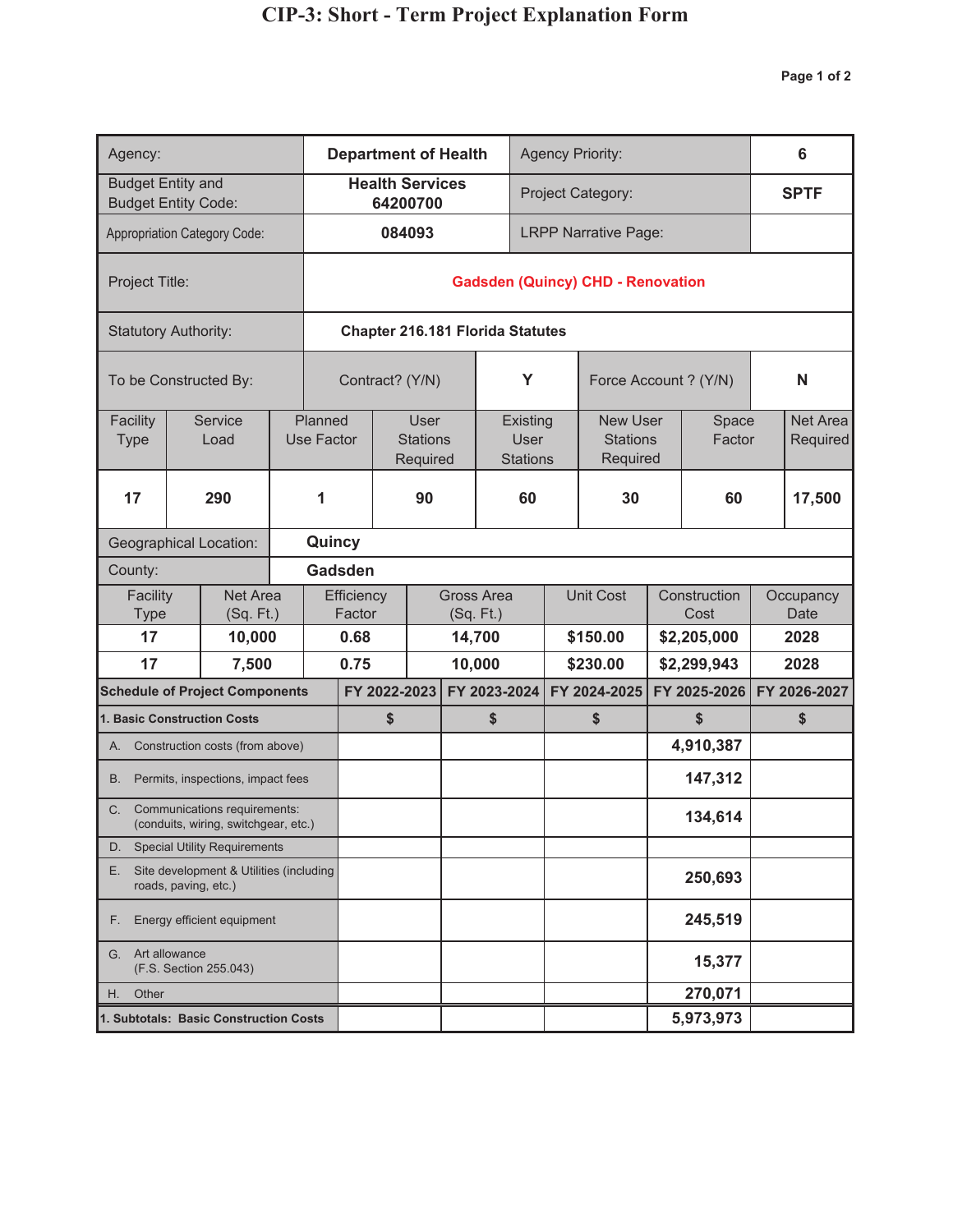| <b>Project Title:</b>                       |                                      |                                                                                                                                    |    |    | <b>Gadsden (Quincy) CHD - Renovation</b>        |                                                                                                                                     |              |  |  |  |
|---------------------------------------------|--------------------------------------|------------------------------------------------------------------------------------------------------------------------------------|----|----|-------------------------------------------------|-------------------------------------------------------------------------------------------------------------------------------------|--------------|--|--|--|
|                                             |                                      |                                                                                                                                    |    |    |                                                 |                                                                                                                                     |              |  |  |  |
| 2. Other Project Costs                      |                                      | FY 2022-2023                                                                                                                       |    |    | FY 2023-2024 FY 2024-2025                       | FY 2025-2026                                                                                                                        | FY 2026-2027 |  |  |  |
| A. Land & existing facility acquisition     |                                      |                                                                                                                                    |    |    |                                                 | 10,900                                                                                                                              |              |  |  |  |
| <b>B. Professional services:</b>            |                                      |                                                                                                                                    |    |    |                                                 |                                                                                                                                     |              |  |  |  |
| (1) Planning and programming                |                                      |                                                                                                                                    |    |    |                                                 |                                                                                                                                     |              |  |  |  |
| $(2)$ A/E fees                              |                                      |                                                                                                                                    |    |    |                                                 | 589,246                                                                                                                             |              |  |  |  |
| (3) On-site representation                  |                                      |                                                                                                                                    |    |    |                                                 |                                                                                                                                     |              |  |  |  |
| (4) Testing/Surveys                         |                                      |                                                                                                                                    |    |    |                                                 | 58,925                                                                                                                              |              |  |  |  |
| (5) Other professional services             |                                      |                                                                                                                                    |    |    |                                                 | 87,430                                                                                                                              |              |  |  |  |
| C. Miscellaneous costs                      |                                      |                                                                                                                                    |    |    |                                                 |                                                                                                                                     |              |  |  |  |
| D. Moveable equipment/furniture             |                                      |                                                                                                                                    |    |    |                                                 | 245,519                                                                                                                             |              |  |  |  |
|                                             | <b>Subtotal: Other Project Costs</b> |                                                                                                                                    |    |    |                                                 | 992,020                                                                                                                             |              |  |  |  |
| <b>3. Total All Costs</b>                   | $(1 + 2)$                            |                                                                                                                                    |    |    |                                                 | 6,965,994                                                                                                                           |              |  |  |  |
| 4. DMS FEE:                                 |                                      |                                                                                                                                    |    |    |                                                 |                                                                                                                                     |              |  |  |  |
| Total: All Costs By Fund                    |                                      |                                                                                                                                    |    |    |                                                 |                                                                                                                                     |              |  |  |  |
| Fund Code: 1000 - General Revenue           |                                      |                                                                                                                                    |    |    |                                                 |                                                                                                                                     |              |  |  |  |
| Fund Code: 2000 - Trust Fund                |                                      |                                                                                                                                    |    |    |                                                 |                                                                                                                                     |              |  |  |  |
| TOTAL $(3 + 4)$                             |                                      |                                                                                                                                    |    |    |                                                 | 6,965,994                                                                                                                           |              |  |  |  |
| <b>COSTS ROUNDED TO NEAREST \$100</b>       |                                      |                                                                                                                                    |    |    |                                                 | 6,966,000                                                                                                                           |              |  |  |  |
| <b>Appropriations to-Date:</b><br><b>GR</b> |                                      |                                                                                                                                    |    |    | <b>Projected Costs Beyond CIP:</b><br><b>GR</b> | \$                                                                                                                                  |              |  |  |  |
| TF                                          |                                      | <b>TF</b>                                                                                                                          |    |    |                                                 |                                                                                                                                     |              |  |  |  |
| <b>TOTAL</b>                                |                                      | <b>TOTAL</b>                                                                                                                       |    |    |                                                 |                                                                                                                                     |              |  |  |  |
| <b>Changes in Agency Service Costs</b>      |                                      | FY 2022-2023                                                                                                                       |    |    |                                                 | FY 2023-2024 FY 2024-2025 FY 2025-2026 FY 2026-2027                                                                                 |              |  |  |  |
| Category                                    | <b>Fund Code</b>                     | \$                                                                                                                                 |    | \$ | \$                                              | \$                                                                                                                                  | \$           |  |  |  |
| <b>Salaries &amp; Benefits</b>              |                                      |                                                                                                                                    |    |    |                                                 |                                                                                                                                     |              |  |  |  |
|                                             |                                      |                                                                                                                                    |    |    |                                                 |                                                                                                                                     |              |  |  |  |
| Subtotal                                    |                                      |                                                                                                                                    |    |    |                                                 |                                                                                                                                     |              |  |  |  |
| <b>OPS</b>                                  |                                      |                                                                                                                                    |    |    |                                                 |                                                                                                                                     |              |  |  |  |
|                                             |                                      |                                                                                                                                    |    |    |                                                 | At the facilities' central office level the department does not track                                                               |              |  |  |  |
| Subtotal                                    |                                      |                                                                                                                                    |    |    |                                                 | net service cost data by facility. Much of these service costs are<br>already included in the department's operational expenditures |              |  |  |  |
| <b>Expenses</b>                             |                                      |                                                                                                                                    |    |    |                                                 | since most cases involve existing staff who will occupy the new                                                                     |              |  |  |  |
|                                             |                                      | facilities. Net increase or decrease in service costs for each<br>project is done locally and submitted in the operational budget. |    |    |                                                 |                                                                                                                                     |              |  |  |  |
| Subtotal                                    |                                      | With data not readily available, the potential for over estimating net                                                             |    |    |                                                 |                                                                                                                                     |              |  |  |  |
| Other (specify)                             |                                      |                                                                                                                                    |    |    |                                                 | service costs is great and could result in the double counting of the                                                               |              |  |  |  |
| department's estimated expenditures.        |                                      |                                                                                                                                    |    |    |                                                 |                                                                                                                                     |              |  |  |  |
| Subtotal                                    |                                      |                                                                                                                                    |    |    |                                                 |                                                                                                                                     |              |  |  |  |
| <b>Fund Totals</b>                          |                                      |                                                                                                                                    |    |    |                                                 |                                                                                                                                     |              |  |  |  |
|                                             |                                      |                                                                                                                                    |    |    |                                                 |                                                                                                                                     |              |  |  |  |
| <b>TOTAL</b>                                |                                      | \$                                                                                                                                 | \$ |    |                                                 | \$                                                                                                                                  | \$           |  |  |  |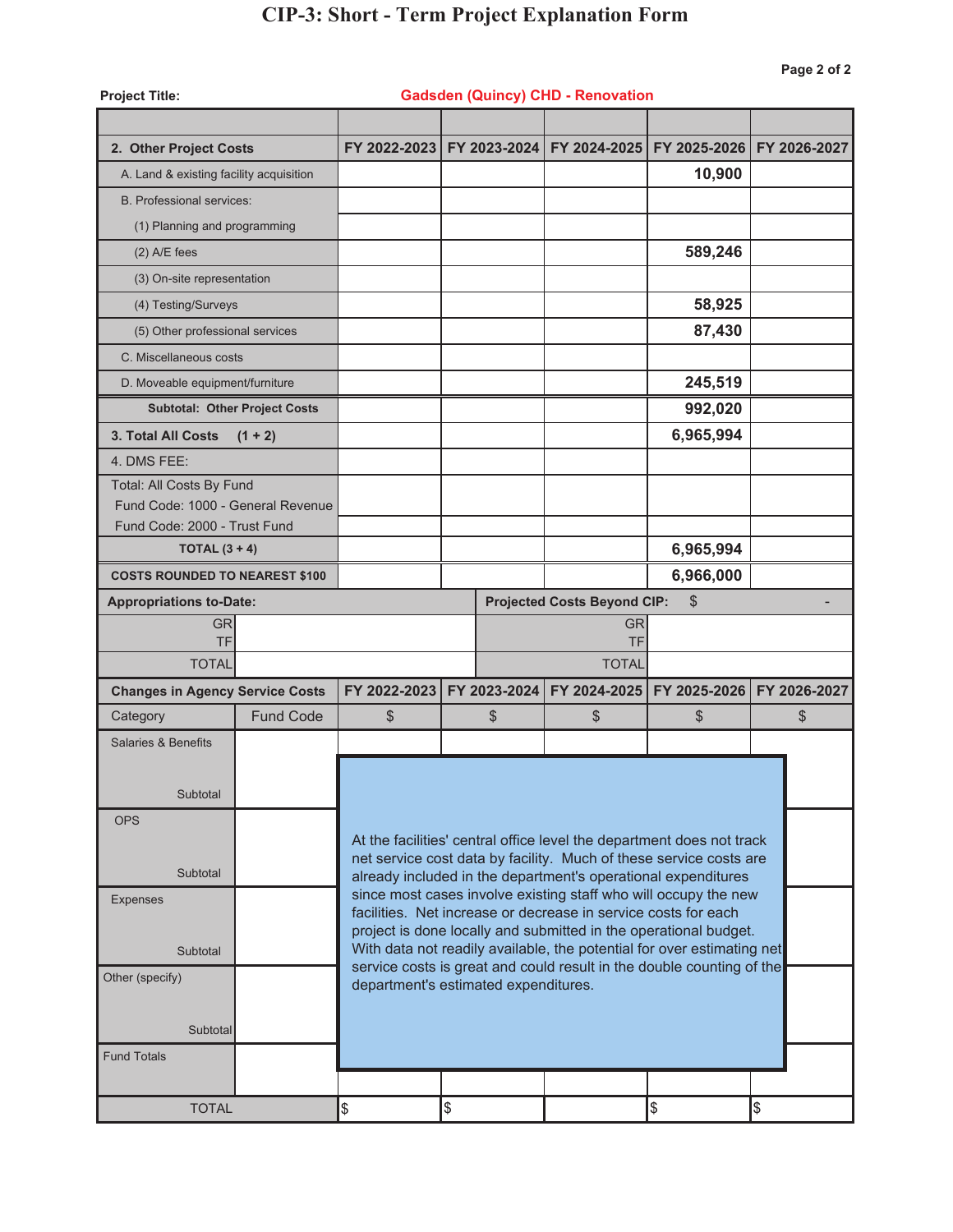| Agency:                                                                 |                                           |                   |                      | <b>Department of Health</b>                                             |        |                                     |                                |                                     | <b>Agency Priority:</b>     |           |                                                |                       |                 | $\overline{7}$ |                      |
|-------------------------------------------------------------------------|-------------------------------------------|-------------------|----------------------|-------------------------------------------------------------------------|--------|-------------------------------------|--------------------------------|-------------------------------------|-----------------------------|-----------|------------------------------------------------|-----------------------|-----------------|----------------|----------------------|
| <b>Budget Entity and</b><br><b>Budget Entity Code:</b>                  |                                           |                   |                      | <b>Health Services</b><br>64200700                                      |        |                                     |                                |                                     | Project Category:           |           |                                                |                       |                 |                | <b>SPTF</b>          |
| <b>Appropriation Category Code:</b>                                     |                                           |                   |                      | 084093                                                                  |        |                                     |                                |                                     | <b>LRPP Narrative Page:</b> |           |                                                |                       |                 |                |                      |
| Project Title:                                                          |                                           |                   |                      | Miami-Dade CHD-Parking Garage & Epidemiology Office Building Completion |        |                                     |                                |                                     |                             |           |                                                |                       |                 |                |                      |
| <b>Statutory Authority:</b>                                             |                                           |                   |                      | Chapter 216.181 Florida Statutes                                        |        |                                     |                                |                                     |                             |           |                                                |                       |                 |                |                      |
| To be Constructed By:                                                   |                                           |                   |                      | Contract? (Y/N)                                                         |        |                                     |                                |                                     | <b>Yes</b>                  |           |                                                | Force Account ? (Y/N) |                 |                | <b>No</b>            |
| Facility<br><b>Type</b>                                                 | Service<br>Load                           |                   |                      | Planned<br>Use Factor                                                   |        | User<br><b>Stations</b><br>Required |                                | Existing<br>User<br><b>Stations</b> |                             |           | <b>New User</b><br><b>Stations</b><br>Required |                       | Space<br>Factor |                | Net Area<br>Required |
| 17                                                                      | 370                                       |                   | 1                    |                                                                         | 182    |                                     |                                |                                     | 61                          |           | 121                                            |                       | 89              |                | 33,024               |
| <b>Geographical Location:</b>                                           |                                           | <b>Miami</b>      |                      |                                                                         |        |                                     |                                |                                     |                             |           |                                                |                       |                 |                |                      |
| County:                                                                 |                                           | <b>Miami-Dade</b> |                      |                                                                         |        |                                     |                                |                                     |                             |           |                                                |                       |                 |                |                      |
| Net Area<br>Facility<br><b>Type</b><br>(Sq. Ft.)                        |                                           |                   | Efficiency<br>Factor |                                                                         |        |                                     | <b>Gross Area</b><br>(Sq. Ft.) |                                     |                             | Unit Cost |                                                | Construction<br>Cost  |                 |                | Occupancy<br>Date    |
| 17<br>33,024                                                            |                                           |                   | 0.68                 |                                                                         | 48,545 |                                     |                                |                                     |                             | \$240.00  |                                                | \$11,650,867          |                 | 2030           |                      |
| <b>Schedule of Project Components</b>                                   |                                           |                   | FY 2022-2023         |                                                                         |        |                                     |                                | FY 2023-2024                        |                             |           | FY 2024-2025                                   |                       | FY 2025-2026    |                | FY 2026-2027         |
| 1. Basic Construction Costs                                             |                                           |                   |                      | \$                                                                      |        |                                     | \$                             |                                     |                             |           | \$                                             |                       | \$              |                | \$                   |
| A. Construction Cost (from above)                                       |                                           |                   |                      |                                                                         |        |                                     |                                |                                     |                             |           |                                                |                       |                 |                | 13,048,971           |
| <b>B.</b> Permits, inspections, impact fees                             |                                           |                   |                      |                                                                         |        |                                     |                                |                                     |                             |           |                                                |                       |                 |                | 195,735              |
| C. Communications requirements:<br>(conduits, wiring, switchgear, etc.) |                                           |                   |                      |                                                                         |        |                                     |                                |                                     |                             |           |                                                |                       |                 |                | 271,854              |
| <b>D.</b> Special Utility Requirements                                  |                                           |                   |                      |                                                                         |        |                                     |                                |                                     |                             |           |                                                |                       |                 |                |                      |
| Site development & Utilities (including<br>Е.<br>roads, paving, etc.)   |                                           |                   |                      |                                                                         |        |                                     |                                |                                     |                             |           |                                                |                       |                 |                | 1,304,897            |
| Energy efficient equipment<br>F.                                        |                                           |                   |                      |                                                                         |        |                                     |                                |                                     |                             |           |                                                |                       |                 |                | 652,449              |
| G. Art allowance (Section 255.043,<br><b>Florida Statutes)</b>          |                                           |                   |                      |                                                                         |        |                                     |                                |                                     |                             |           |                                                |                       |                 |                | 79,979               |
| Other<br>Н.                                                             |                                           |                   |                      |                                                                         |        |                                     |                                |                                     |                             |           |                                                |                       |                 |                | 717,693              |
|                                                                         | <b>Subtotal: Basic Construction Costs</b> |                   |                      |                                                                         |        |                                     |                                |                                     |                             |           |                                                |                       |                 |                | 16,271,578           |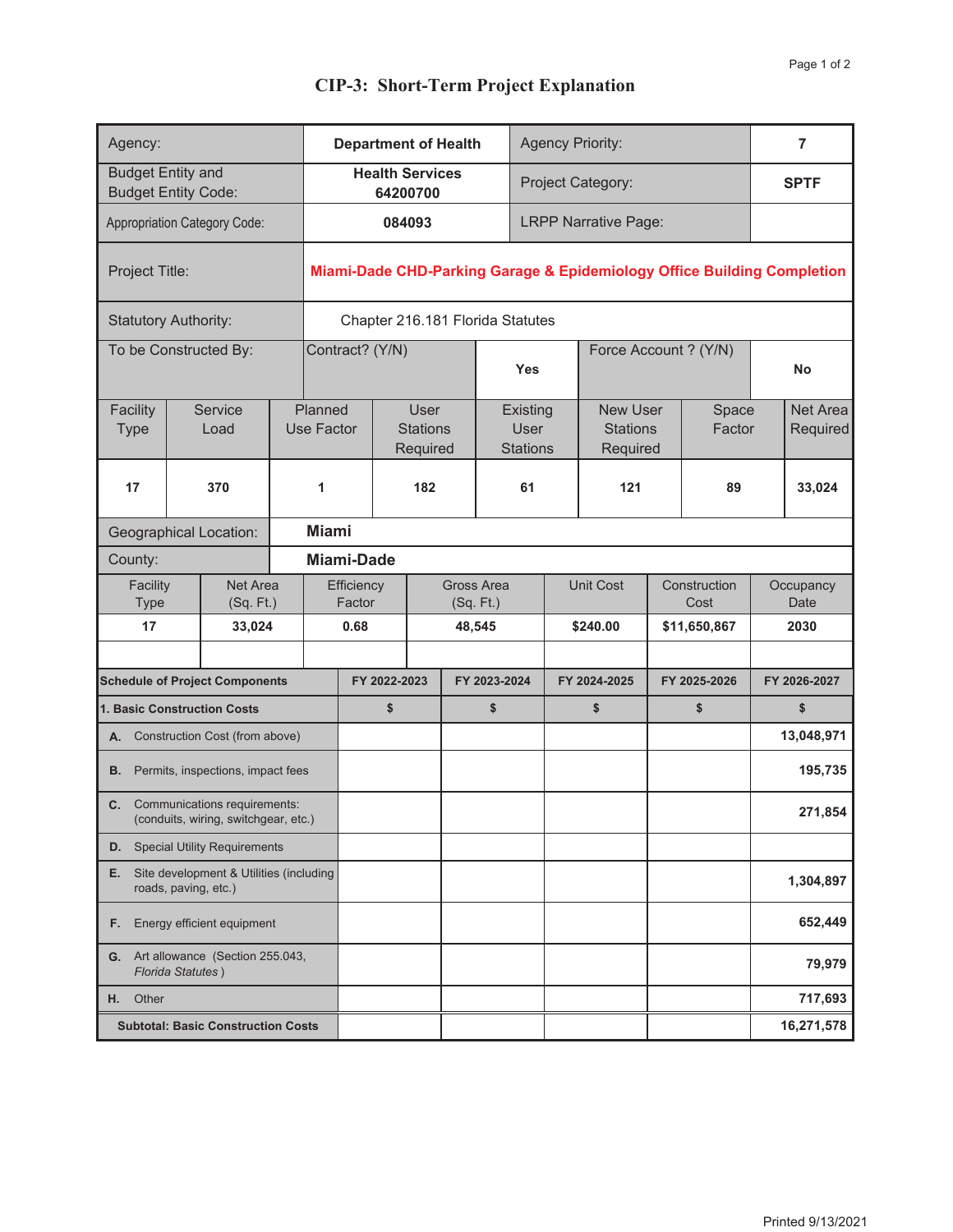#### **Project Title: A.**  Land & Existing Facility Acquisition **B.**  Professional Services **C.**  Miscellaneous costs **D.**  Moveable Equipment/Furniture **4. DMS Fee COSTS ROUNDED TO NEAREST \$100** Appropriations to-Date: **Projected Costs Beyond CIP:** GRIGHT CONTROLLER CONTROLLER CONTROLLER CONTROLLER CONTROLLER CONTROLLER CONTROLLER CONTROLLER CONTROLLER CONT TF TF 19,000,700 **Changes in Agency Service Costs** 3) On-Site Representatives 4) Testing/Surveys 5) Other Professional Services **3. Total All Costs (1 + 2) Total:** All Costs By Fund Fund Code: 1000-General Revenue Fund Code: 2000 - Trust Fund Fund Code **TOTAL (3 + 4) Category**  TOTAL **2. Other Project Costs** 1) Planning and programming 2) Architecture/Engineer Fees **Subtotal: Other Project Costs Miami-Dade CHD-Parking Garage & Epidemiology Office Building Completion 1,240,449 FY 2025-2026 FY 2026-2027** TOTAL 19,000,700 TOTAL TOTAL **Subtotal**  Fund Totals Other (specify) \$ \$ **FY 2022-2023 FY 2023-2024 FY 2024-2025** \$\$\$ **\$17,512,000** Expenses Salaries & Benefits **Subtotal** At the facilities' central office level the department does not track net service cost data by facility. Much of these service costs are already included in the department's operational expenditures since most cases involve existing staff who will occupy the new facilities. Net increase or decrease in service costs for each project is done locally and submitted in the operational budget. With data not readily available, the potential for over estimating net service costs is great and could result in the double counting of the department's estimated expenditures. **Subtotal OPS Subtotal 17,512,026 17,512,000 17,512,026 652,449 28,000 560,000 FY 2022-2023 FY 2023-2024 FY 2024-2025 FY 2025-2026 FY 2026-2027**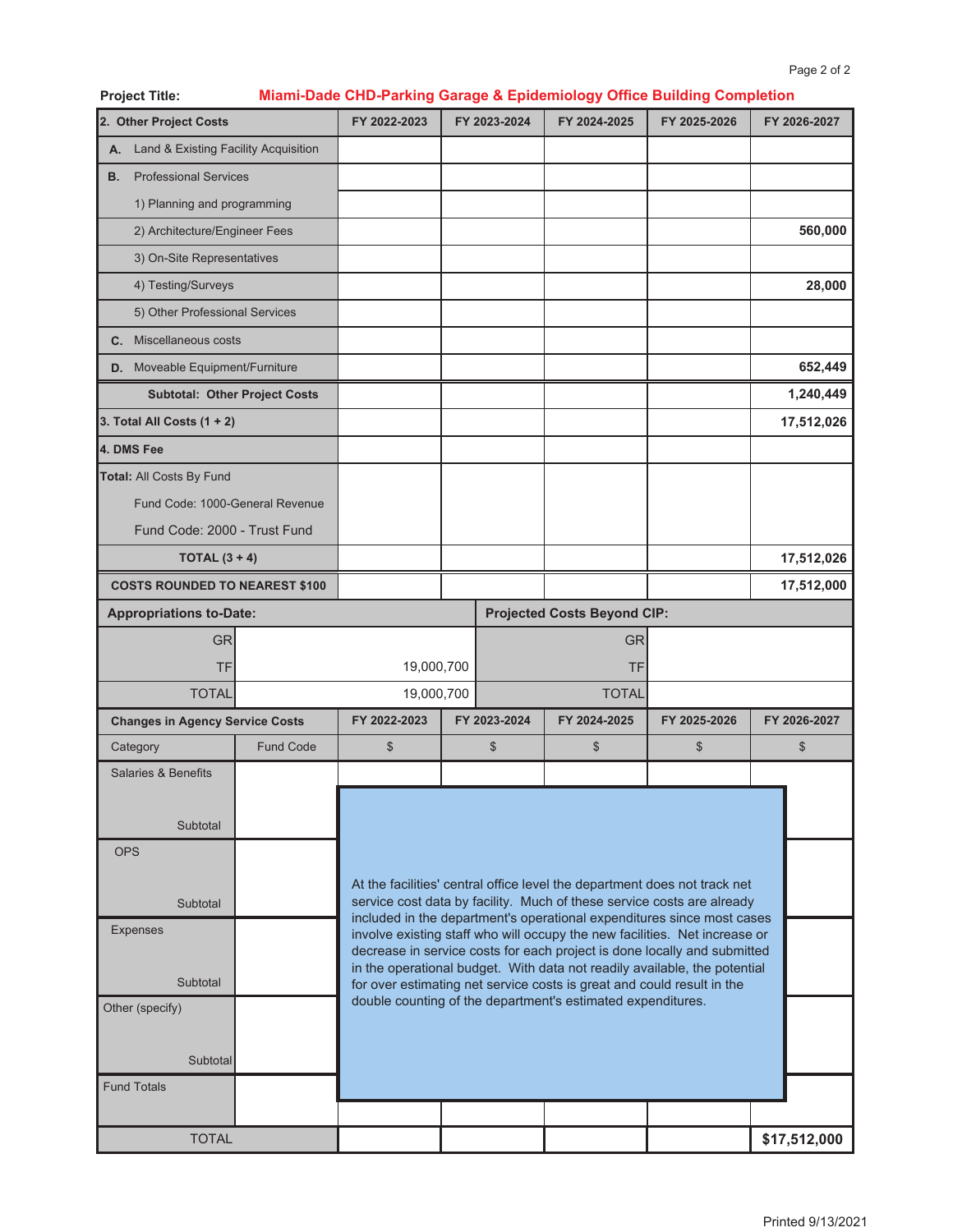| Agency:                                                                        |                                           |                |                      | <b>Department of Health</b>                                            |  |       |                                |    |                                     | <b>Agency Priority:</b> |                                                |                       |                 | 8                 |                      |
|--------------------------------------------------------------------------------|-------------------------------------------|----------------|----------------------|------------------------------------------------------------------------|--|-------|--------------------------------|----|-------------------------------------|-------------------------|------------------------------------------------|-----------------------|-----------------|-------------------|----------------------|
| <b>Budget Entity and</b><br><b>Budget Entity Code:</b>                         |                                           |                |                      | <b>Health Services</b><br>64200700                                     |  |       |                                |    | Project Category:                   |                         |                                                |                       |                 |                   | <b>SPTF</b>          |
| <b>Appropriation Category Code:</b>                                            |                                           |                |                      | 084093                                                                 |  |       |                                |    | <b>LRPP Narrative Page:</b>         |                         |                                                |                       |                 |                   |                      |
| Project Title:                                                                 |                                           |                |                      | <b>Manatee (Bradenton) CHD - Community Meeting Facility Renovation</b> |  |       |                                |    |                                     |                         |                                                |                       |                 |                   |                      |
| <b>Statutory Authority:</b>                                                    |                                           |                |                      | Chapter 216.181 Florida Statutes                                       |  |       |                                |    |                                     |                         |                                                |                       |                 |                   |                      |
| To be Constructed By:                                                          |                                           |                |                      | Contract? (Y/N)                                                        |  |       |                                |    | <b>Yes</b>                          |                         |                                                | Force Account ? (Y/N) |                 | <b>No</b>         |                      |
| Facility<br><b>Type</b>                                                        | Service<br>Load                           |                |                      | Planned<br>User<br><b>Stations</b><br><b>Use Factor</b><br>Required    |  |       |                                |    | Existing<br>User<br><b>Stations</b> |                         | <b>New User</b><br><b>Stations</b><br>Required |                       | Space<br>Factor |                   | Net Area<br>Required |
| 17                                                                             | 125                                       |                | 1                    |                                                                        |  | 125   |                                |    |                                     |                         | 125                                            |                       | 14              |                   | 1,700                |
| <b>Geographical Location:</b>                                                  | <b>Bradenton</b>                          |                |                      |                                                                        |  |       |                                |    |                                     |                         |                                                |                       |                 |                   |                      |
| County:                                                                        |                                           | <b>Manatee</b> |                      |                                                                        |  |       |                                |    |                                     |                         |                                                |                       |                 |                   |                      |
| Net Area<br>Facility<br>(Sq. Ft.)<br><b>Type</b>                               |                                           |                | Efficiency<br>Factor |                                                                        |  |       | <b>Gross Area</b><br>(Sq. Ft.) |    |                                     | <b>Unit Cost</b>        |                                                | Construction<br>Cost  |                 | Occupancy<br>Date |                      |
| 17<br>1,700                                                                    |                                           |                |                      | 0.68                                                                   |  | 2,499 |                                |    |                                     |                         | \$150.00                                       |                       | \$374,850       |                   | 2029                 |
|                                                                                |                                           |                |                      |                                                                        |  |       |                                |    |                                     |                         |                                                |                       |                 |                   |                      |
| <b>Schedule of Project Components</b>                                          |                                           |                |                      | FY 2022-2023                                                           |  |       | FY 2023-2024                   |    |                                     |                         | FY 2024-2025                                   |                       | FY 2025-2026    |                   | FY 2026-2027         |
| 1. Basic Construction Costs<br>A. Construction Cost (from above)               |                                           |                |                      | \$                                                                     |  |       |                                | \$ |                                     |                         | \$                                             |                       | \$              |                   | \$<br>419,832        |
|                                                                                |                                           |                |                      |                                                                        |  |       |                                |    |                                     |                         |                                                |                       |                 |                   |                      |
| Permits, inspections, impact fees<br>В.                                        |                                           |                |                      |                                                                        |  |       |                                |    |                                     |                         |                                                |                       |                 |                   | 12,595               |
| <b>C.</b> Communications requirements:<br>(conduits, wiring, switchgear, etc.) |                                           |                |                      |                                                                        |  |       |                                |    |                                     |                         |                                                |                       |                 |                   | 168,000              |
| <b>Special Utility Requirements</b><br>D.                                      |                                           |                |                      |                                                                        |  |       |                                |    |                                     |                         |                                                |                       |                 |                   |                      |
| Site development & Utilities (including<br>Е.<br>roads, paving, etc.)          |                                           |                |                      |                                                                        |  |       |                                |    |                                     |                         |                                                |                       |                 |                   |                      |
| Energy efficient equipment<br>F.                                               |                                           |                |                      |                                                                        |  |       |                                |    |                                     |                         |                                                |                       |                 |                   |                      |
| G. Art allowance (Section 255.043,<br>Florida Statutes)                        |                                           |                |                      |                                                                        |  |       |                                |    |                                     |                         |                                                |                       |                 |                   |                      |
| Other<br>Η.                                                                    |                                           |                |                      |                                                                        |  |       |                                |    |                                     |                         |                                                |                       |                 |                   | 23,091               |
|                                                                                | <b>Subtotal: Basic Construction Costs</b> |                |                      |                                                                        |  |       |                                |    |                                     |                         |                                                |                       |                 |                   | 623,518              |